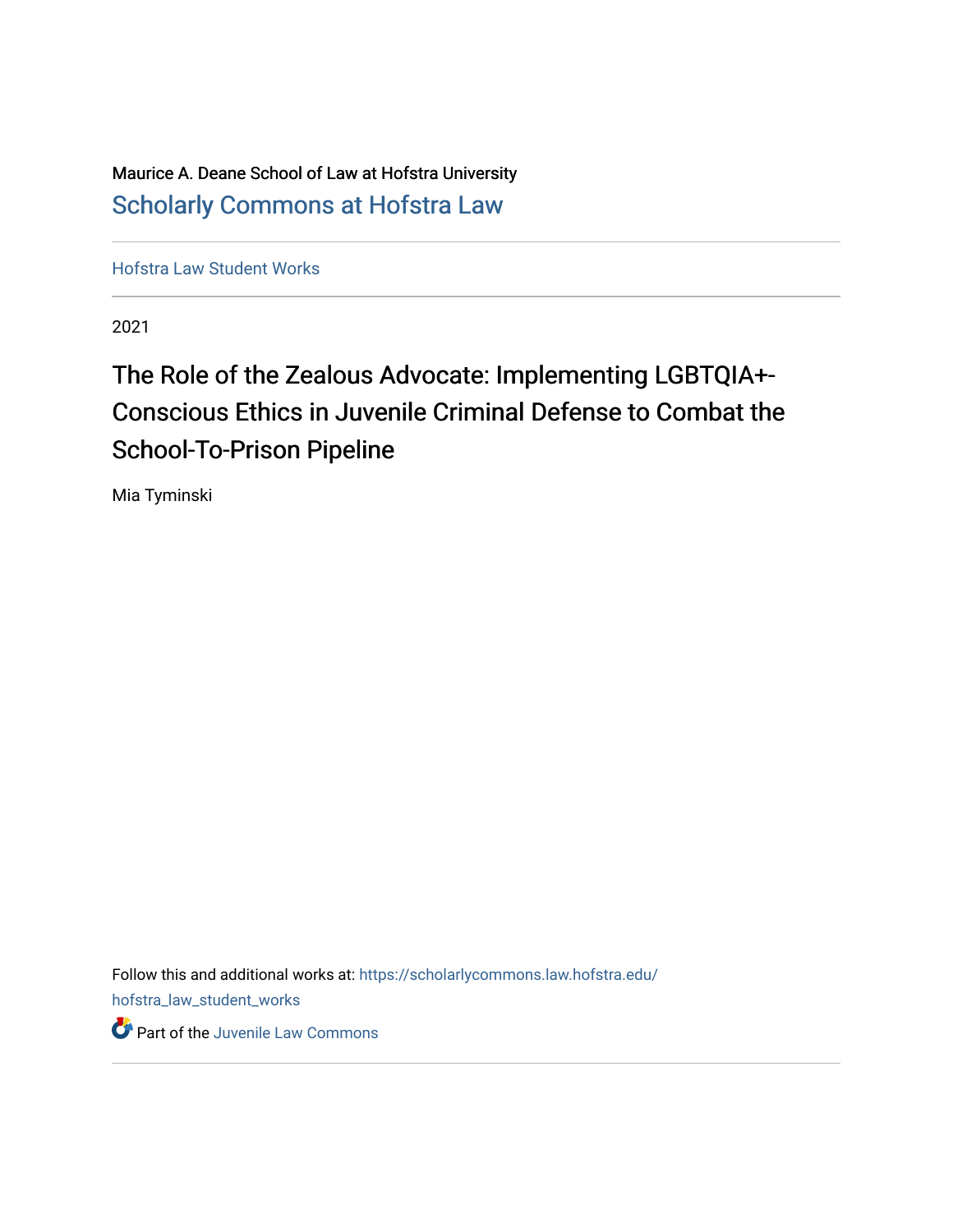Mia Tyminski Prof. Ellen Yaroshefsky Ethics in Criminal Advocacy 30 April 2021

# THE ROLE OF THE ZEALOUS ADVOCATE: IMPLEMENTING LGBTQIA+-CONSCIOUS ETHICS IN JUVENILE CRIMINAL DEFENSE TO COMBAT THE SCHOOL-TO-PRISON PIPELINE<sup>[1](#page-1-0)</sup>

I. Introduction

The criminal legal system is no stranger to the concept of race-conscious ethics.<sup>[2](#page-1-1)</sup> However, discussions surrounding other conscious-based ethics in our criminal legal system are scarce. Conscious-based ethics explore the need to understand the hardships a specific group undergoes without blinding oneself to the characteristics of the group. Conscious-based ethics seek out methods that reflect the historical significance and identities of specific groups.

There is a need for LGBTQIA+-conscious practices in the criminal legal system, especially within the juvenile criminal legal system. Youth that identify within the LGBTQIA+ community are more likely to engage with the criminal legal system than heterosexual youth.<sup>[3](#page-1-2)</sup> Additionally, LGBTQIA+ youth in the criminal legal system are less likely to receive adequate mental health services.<sup>[4](#page-1-3)</sup> Implementing LGBTQIA+-conscious ethics within our juvenile criminal legal system may assist in dismantling the school-to-prison pipeline that so many children are forced into. Zealous advocates should be the first line of defense in ensuring that their young

https://www.thetrevorproject.org/get-involved/juvenile-

<span id="page-1-0"></span><sup>&</sup>lt;sup>1</sup> The LGBTQIA+ community encompasses those who identify as lesbian, gay, bisexual, transgender, queer or questioning, intersex, and ally or asexual with the plus sign to include individuals that do not identify within any of the listed categories. For more information: Michael Gold, *The ABCs of L.G.B.T.Q.I.A.+*, THE NEW YORK TIMES (June 7, 2019), https://www.nytimes.com/2018/06/21/style/lgbtq-gender-language.html. *See also LGBTQIA*  <sup>2</sup> See, e.g., Abbe Smith, Burdening the Least of Us: "Race-Conscious" Ethics in Criminal Defense, 77 TEX. L. REV. 1585 (1999). That article examines the hardships criminal defense attorneys face regarding the social and racial stereotypes their clients experience in the criminal legal system.

<span id="page-1-2"></span><span id="page-1-1"></span><sup>3</sup> *Juvenile Justice: Youth in the Juvenile Justice System*, THE TREVOR PROJECT,

<span id="page-1-3"></span>justice/#:~:text=Although%20LGBTQ%20youth%20are%20estimated,sexual%20orientation%20or%20gender%20i dentity. (last visited Apr. 15, 2021).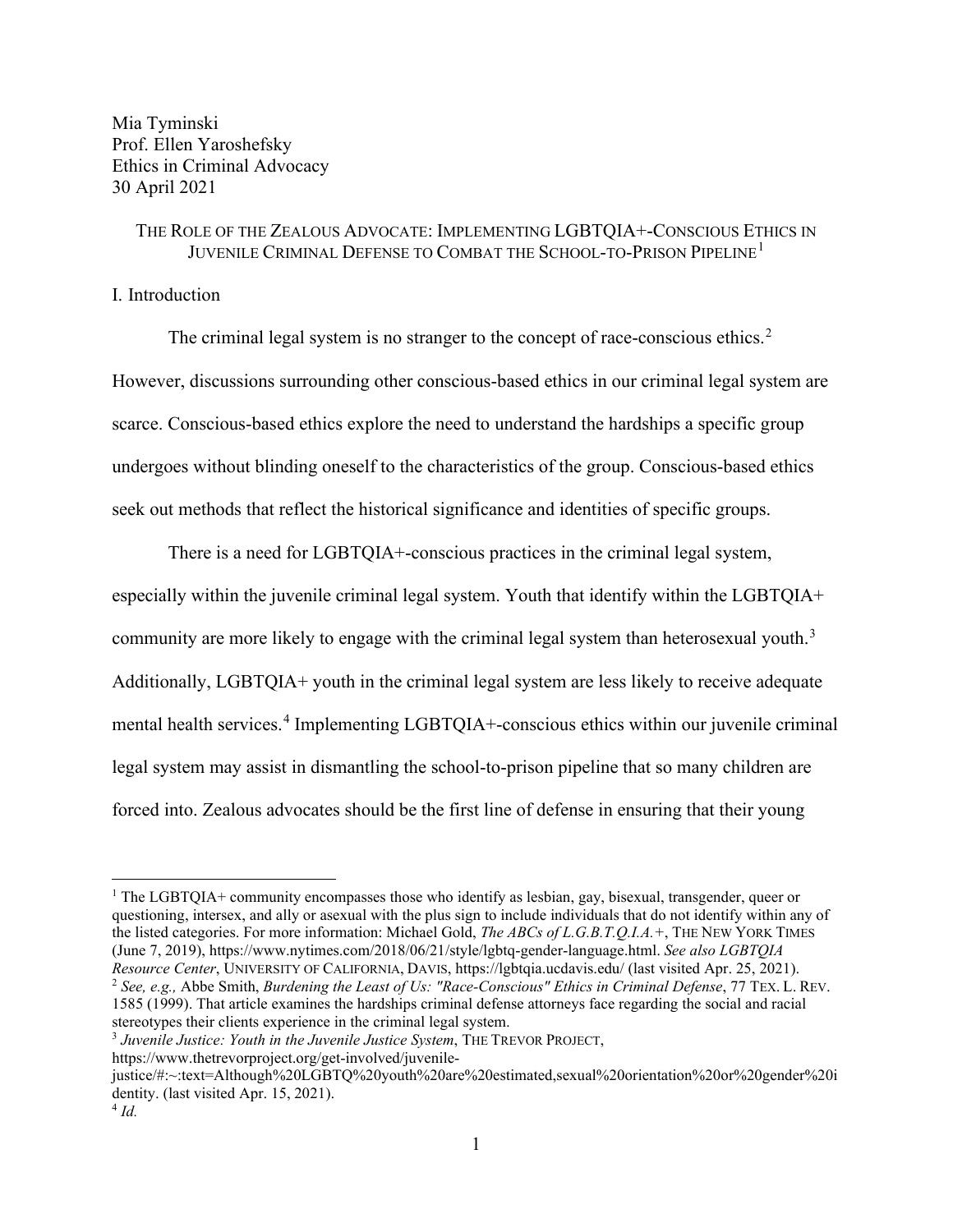clients do not fall victim to the criminal legal system.

First, this paper defines race-conscious ethics as an example to better understand how LGBTQIA+-conscious ethics can be beneficial to our criminal legal system.<sup>[5](#page-2-0)</sup> Next, this paper considers the role of the zealous advocate, what it means to fight for one's client, and other concerns one may have working with an LGBTQIA+ client in connection to Sections 1.2 and 8.4 of the Model Rules of Professional Conduct ("MRPC").<sup>[6](#page-2-1)</sup> Third, this paper explores the need for LGBTQIA+-conscious ethics in criminal defense by analyzing cases with adult defendants that identify with the LGBTQIA+ community and exploring current LGBTQIA+-focused practices in public defenders' offices and court systems in the United States.<sup>[7](#page-2-2)</sup> Then, this paper turns its attention to LGBTQIA+ youth in the criminal legal system, looking specifically at how and why it is within the role of the zealous advocate to consider the gender identity and sexual orientation of their younger clients. $8$  Finally, this paper examines the need to implement LGBTQIA+conscious practices for youth so that the school-to-prison pipeline may be combatted. $9$ 

### II. Understanding Conscious-Based Ethics

# a. Race-Conscious Ethics

Conscious-based ethics is the middle ground between either underinclusive or overinclusive methods and practices.<sup>[10](#page-2-5)</sup> To understand the need for LGBTQIA+-conscious ethics in criminal defense, one must first examine the benefits that other conscious-based ethics provide. An easily understandable conscious-based ethics theory is race-conscious ethics. Raceconscious ethics is the middle group between race-based and race-blind policies. Race-based

<span id="page-2-1"></span>

<span id="page-2-2"></span>

<span id="page-2-3"></span>

<span id="page-2-5"></span><span id="page-2-4"></span>

<span id="page-2-0"></span><sup>&</sup>lt;sup>5</sup> See discussion *infra* Section II.a & II.b.<br>
<sup>6</sup> See discussion *infra* Section III.a, III.b, & III.c.<br>
<sup>7</sup> See discussion *infra* Section IV.b & 1V.c.<br>
<sup>8</sup> See discussion *infra* Section VI.a.<br>
<sup>9</sup> See discussion *in* https://www.brookings.edu/blog/social-mobility-memos/2016/02/04/the-case-for-race-conscious-policies/.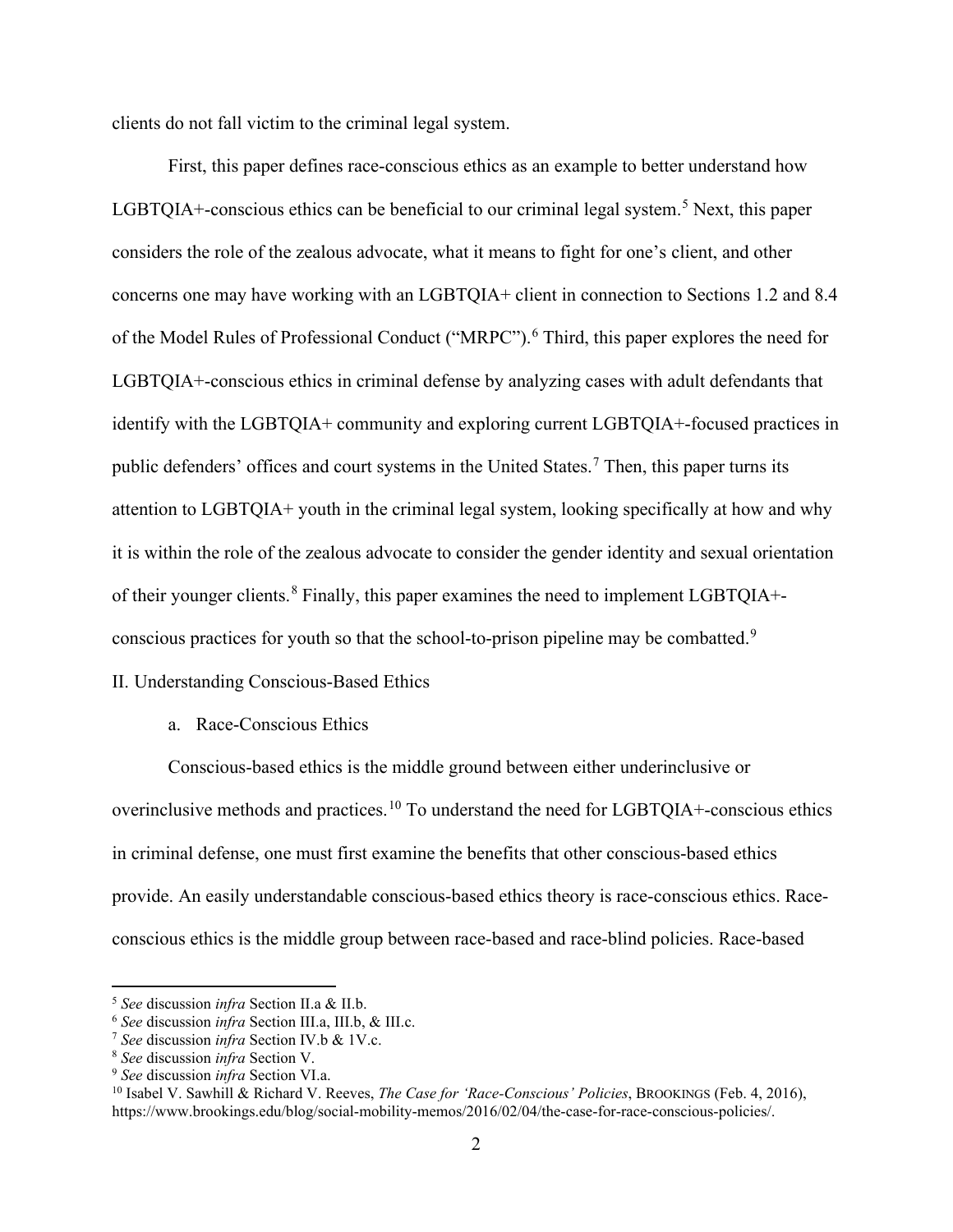policies focus resources and intervention plans towards an explicitly defined racial group.<sup>[11](#page-3-0)</sup> The other extreme of race-based ethics would be race-blind ethics, in which programs and other measures disregard race entirely.<sup>[12](#page-3-1)</sup> Race-conscious ethics aims at closing the gaps of inequality while abstaining from targeting specific racial groups.<sup>[13](#page-3-2)</sup>

An example of a race-conscious practice is a baby bond for children born into poverty.<sup>[14](#page-3-3)</sup> Statistically, black households in 2013 have a median net worth of just \$11,000 compared to over \$100,000 for white households.<sup>[15](#page-3-4)</sup> A proposed baby bound would provide funding to all families with a below-average net worth.<sup>[16](#page-3-5)</sup> These bonds would subsidize families of all races, but especially black families who, on average, are more likely to be found within the lower net worth threshold.<sup>[17](#page-3-6)</sup> Conscious-based ethics and practices prevent the "othering" pandemic.<sup>[18](#page-3-7)</sup> While still identifying an issue within a certain racial group, conscious-based methods provide programs that would benefit all affected by the identifying issue.<sup>[19](#page-3-8)</sup>

b. LGBTQIA+-Conscious Practices: An Example

In terms of LGBTQIA+-conscious ethics, this paper now turns to disparities that those in

the LGBTQIA+ community face in order to understand the need for such kind of conscious-

based ethical practices. One majority disparity includes discrimination when using public

<span id="page-3-0"></span> $11$  *Id.* 

<span id="page-3-1"></span><sup>12</sup> *Id.*

<span id="page-3-2"></span> $13 \, Id.$ 

<span id="page-3-3"></span><sup>14</sup> Christa Cassidy et al., *Baby Bonds: A Universal Path to Ensure the Next Generation Has the Capital to Thrive*, THE SAMUEL DUBOIS COOK CENTER ON SOCIAL EQUITY AT DUKE UNIVERSITY (Dec. 2019),

<span id="page-3-4"></span>https://socialequity.duke.edu/wp-content/uploads/2019/12/ICCED-Duke\_BabyBonds\_December2019-Linked.pdf. <sup>15</sup> Rakesh Kochhar & Richard Fry, *Wealth Inequality Has Widened Along Racial, Ethnic Lines Since End of Great Recession*, PEW RESEARCH CENTER (Dec. 12, 2014), https://www.pewresearch.org/fact-tank/2014/12/12/racialwealth-gaps-great-recession/. 16 Cassidy, *supra* note 14.

<span id="page-3-6"></span><span id="page-3-5"></span>

<span id="page-3-7"></span><sup>&</sup>lt;sup>18</sup> ACLUMICH\_eadolphus, *How 'Othering' Trans People Leads to Discrimination*, ACLU MICHIGAN (Apr. 27, 2016, 3:00 AM), https://www.aclumich.org/en/news/how-othering-trans-people-leads-discrimination.

<span id="page-3-8"></span><sup>19</sup> *See* Tiffani Burgess, *Race-Conscious Policies – Including Affirmative Action – Are Necessary For Addressing Racial Inequity*, ACLU (Dec. 1, 2020), https://www.aclu.org/news/racial-justice/race-conscious-policies-includingaffirmative-action-are-necessary-for-addressing-racial-inequity/.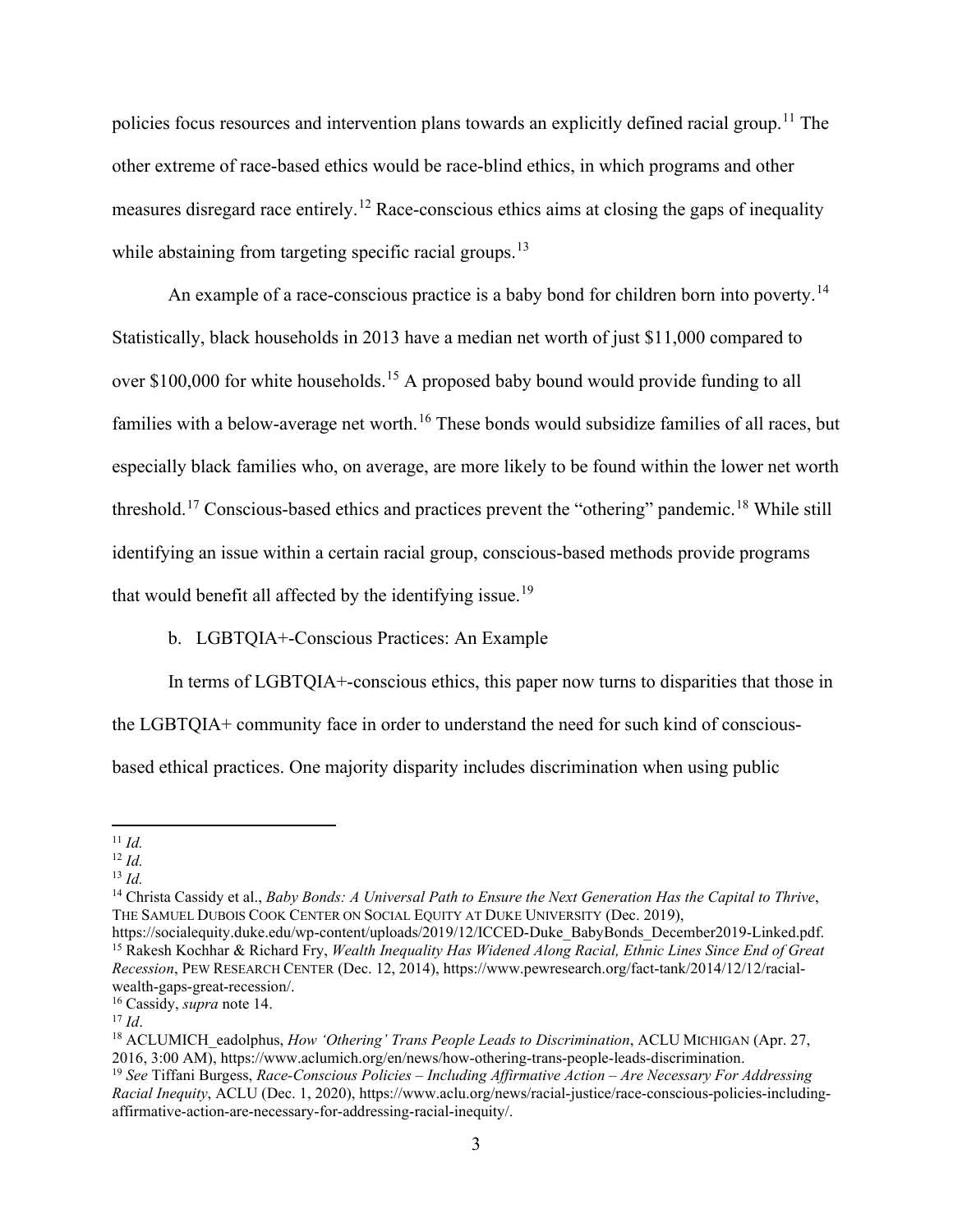restrooms.[20](#page-4-0) A way to implement LGBTQIA+-conscious policies that would combat this specific kind of discrimination plaguing the LGBTQIA+ community would be to provide gender-neutral restrooms in public areas.<sup>[21](#page-4-1)</sup> This application does not "other" or call out people in the LGBTQIA+ community like a transgender bathroom would, rather this application applies to all people since anyone is allowed access to the restroom if he or she wishes.<sup>[22](#page-4-2)</sup> The implementation of gender-neutral bathrooms is not an LGBTQIA+-based practice since bathrooms do not focus explicitly on people within the LGBTQIA+ community, and moreover, people from outside that community are also allowed access to these facilities. This implementation is also not LGBTQIA+-blind because the installation of these restrooms focuses on plights faced by those within the LGBTQIA+ community. Much like how race-blind approaches cannot destroy the deeply rooted systemic racism legacy of this country, LGBTQIA+-blind approaches to current issues cannot end discrimination towards this community in this country.<sup>[23](#page-4-3)</sup> More action, especially within our criminal legal system, is needed.

Conscious-based practices are not a new concept. In the early nineties, two philosophers coined the term "color conscious."[24](#page-4-4) This theory explores the historical influence on the creation of race. The theory looks to the history of the American political system to conclude that it is not sustainable to push for race-blind practices because American society is not race-blind.<sup>[25](#page-4-5)</sup> American society, rather, is rooted in discrimination.<sup>[26](#page-4-6)</sup> To combat racial disparities without

<span id="page-4-0"></span><sup>&</sup>lt;sup>20</sup> Sharita Gruberg *et al., The State of the LGBTQ Community in 2020*, CENTER FOR AMERICAN PROGRESS (Oct. 6, 2020, 9:00 AM), https://www.americanprogress.org/issues/lgbtq-rights/reports/2020/10/06/491052/state-lgbtqcommunity-2020/.

<span id="page-4-1"></span><sup>21</sup> See generally *id.* 

<span id="page-4-2"></span> $^{22}$  *Id.* 

<span id="page-4-3"></span><sup>23</sup> ACLU, *supra* note 19.

<span id="page-4-4"></span><sup>&</sup>lt;sup>24</sup> KWAME ANTHONY APPIAH & AMY GUTMANN, COLOR CONSCIOUS: THE POLITICAL MORALITY OF RACE (1996). Noting that race has no biological basis, but instead was implemented as a social category that can easily show differences among people. *Id.* 

<span id="page-4-5"></span> $^{25}$  *Id.* 

<span id="page-4-6"></span><sup>&</sup>lt;sup>26</sup> See JOE R. FEAGIN, RACIST AMERICA: ROOTS, CURRENT REALITIES, AND FUTURE REPARATIONS (3<sup>rd</sup> ed. 2014).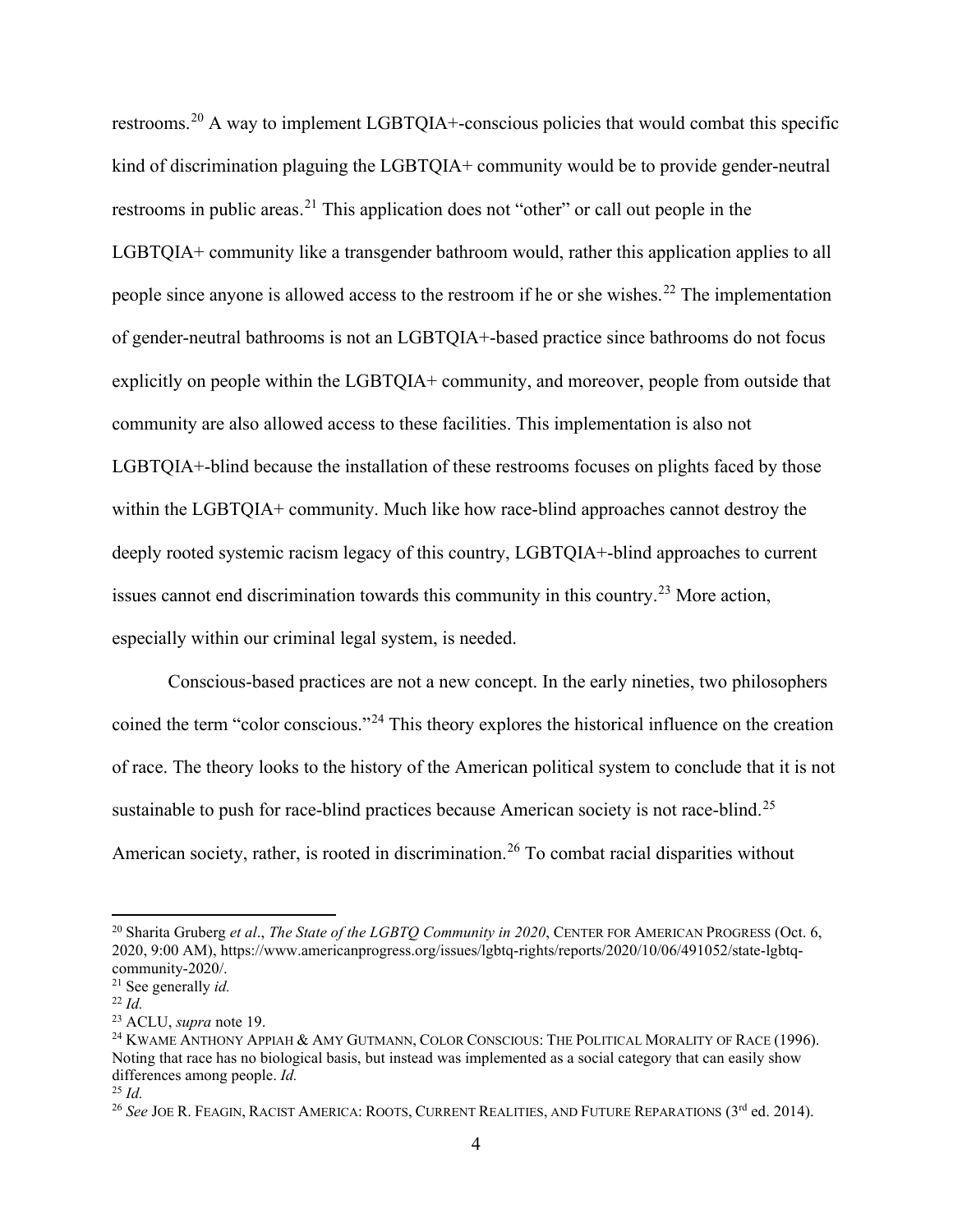entirely dismantling the American political system, a push for diminishing racial inequality must come from a race-conscious practice, not a race-blind one.<sup>[27](#page-5-0)</sup> Therefore, if this theory reigns true, to combat the discrimination within our criminal legal system towards LGBTQIA+ individuals, we must implement LGBTQIA+-conscious practices.<sup>[28](#page-5-1)</sup> To begin implementing these practices towards our clients, attorneys first must consider their role as advocates in the criminal legal system.

III. The Role of the Zealous Advocate

attorneys are held to a high standard – some are entrusted with supporting people during some of the lowest points of their lives.<sup>[29](#page-5-2)</sup> As part of that high standard, attorneys are expected to conduct work with dignity, or at least appreciate that this profession has ethical measures in place that must be comprehended.<sup>[30](#page-5-3)</sup> Conducting work with dignity includes understanding the legal ethics rules established by the American Bar Association ("ABA") in the MRPC.<sup>[31](#page-5-4)</sup> Although this set of rules is not binding *per se* on attorneys, every state has adopted legal ethics that, in most cases, closely resemble the MRPC. $32$ 

Even if a state has not adopted a certain provision of the MRPC, almost every jurisdiction of the United States requires lawyers to pass the Multistate Professional Responsibility Exam to

<span id="page-5-1"></span><span id="page-5-0"></span><sup>&</sup>lt;sup>27</sup> *Id*.<br><sup>28</sup> It is worth noting that the theory of race-based ethics is entirely different from the idea of separate but equal seen in Supreme Court cases like *Plessy v. Ferguson*. Race-conscious does not call out races as separate, but rather includes the thought of race when implementing practices. A common and well-known race-conscious practice<br>involves affirmative action. See generally Regents of the Univ. of Cal. V. Bakke, 438 U.S. 265 (1978).

<span id="page-5-2"></span><sup>&</sup>lt;sup>29</sup> Richard Klein, *The Role of Defense Counsel in Ensuring a Fair Justice System*, NATIONAL ASSOCIATION OF CRIMINAL DEFENSE LAWYERS (June 2012), https://www.nacdl.org/Article/June2012-

TheRoleofDefenseCounselinEnsur. *See also* Defense Function in Criminal Justice Standards – Table of Contents, AM. BAR ASS'N, https://www.americanbar.org/groups/criminal\_justice/standards/DefenseFunctionFourthEdition/ (last visited Apr. 15, 2021).

<span id="page-5-3"></span><sup>30</sup> *Jurisdictions Requiring the MPRE*, NATIONAL CONFERENCE OF BAR EXAMINERS,

https://www.ncbex.org/exams/mpre/ (last visited Feb. 24, 2021).

<span id="page-5-4"></span> $31$  *Id.* 

<span id="page-5-5"></span><sup>32</sup> *Rules of Professional Conduct Cross-Reference Chart*, CAL BAR,

http://www.calbar.ca.gov/Portals/0/documents/rules/Cross-Reference-Chart-Rules-of-Professional-Conduct.pdf (last visited Feb 24, 2021).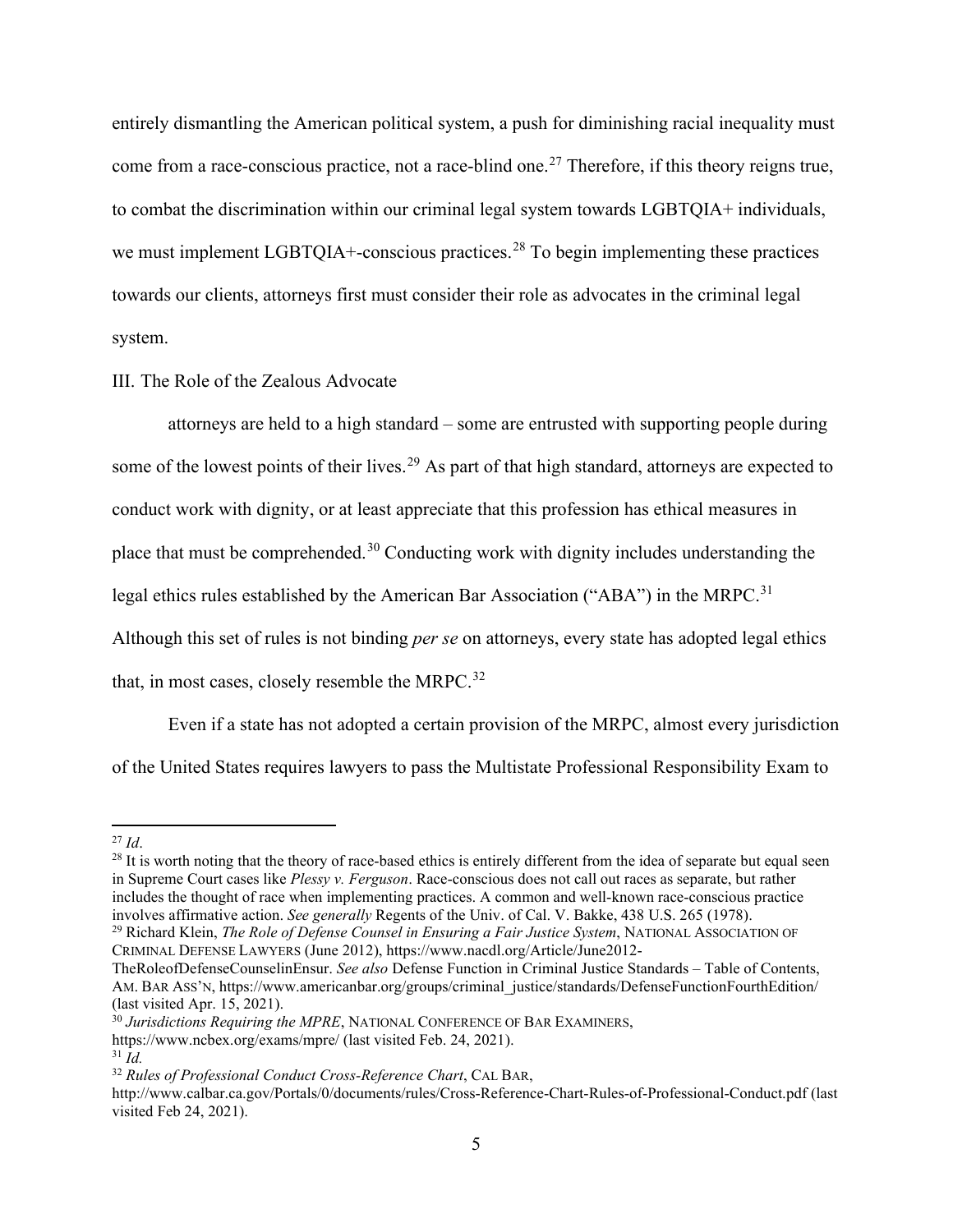be admitted to the bar.<sup>[33](#page-6-0)</sup> There are many rules, split into eight distinct categories.<sup>[34](#page-6-1)</sup> For the sake of this paper, however, three rules pertain closely to the role of the zealous advocate in light of LGBTQIA+-conscious practices in the criminal legal system: MRPC §§ 1.2, 1.3, and 8.4.

a. Model Rules of Professional Conduct Section 1.2

Section 1.2 of the ABA's MPRC pertains to the scope of representing a client and addressing the power struggle between that relationship.<sup>[35](#page-6-2)</sup> According to these rules, the lawyer controls the means, and the client controls the ends.<sup>[36](#page-6-3)</sup> This means that decisions regarding settlements, plea deals, jury trial waivers, or decisions to take the witness stand in criminal cases are decisions of the client to which the lawyer must abide.<sup>[37](#page-6-4)</sup> Clients, however, are allowed to provide authorization for the lawyer to take action without consultation.<sup>[38](#page-6-5)</sup> Additionally, a lawyer cannot counsel the client to commit any criminal or fraudulent acts, and a lawyer may, but is not under a mandatory obligation, to discuss the legal consequences of a proposed course of action.<sup>[39](#page-6-6)</sup>

i. A Zealous Advocate's Moral Plights in Representing a Client

Rule 1.2(b) closely relates to the issue of advocating in an LGBTQIA+-conscious criminal legal structure: "[a] lawyer's representation of a client, including representation by appointment, does not constitute an endorsement of the client's political, economic, social or moral views or activities."<sup>[40](#page-6-7)</sup> This standard is important regarding the possible religious or social beliefs of an attorney representing a member of the LGBTQIA+ community. Being a member of

<span id="page-6-1"></span><sup>34</sup> *Model Rules of Professional Conduct – Table of Contents*, AM. BAR ASS'N,

<span id="page-6-0"></span><sup>33</sup> NATIONAL CONFERENCE OF BAR EXAMINERS*, supra* note 30.

https://www.americanbar.org/groups/professional\_responsibility/publications/model\_rules\_of\_professional\_conduct /model\_rules\_of\_professional\_conduct\_table\_of\_contents/ (last visited Feb, 24, 2021).<br><sup>35</sup> MODEL RULES OF PRO'L CONDUCT R. 1.2 (AM. BAR ASS'N 2020).<br><sup>36</sup> *Id.* 

<span id="page-6-2"></span>

<span id="page-6-3"></span>

<span id="page-6-5"></span><span id="page-6-4"></span><sup>37</sup> *Id.* <sup>38</sup> *Id.* 

<span id="page-6-6"></span><sup>39</sup> *Id.* 

<span id="page-6-7"></span><sup>40</sup> MODEL RULES OF PRO'L CONDUCT R. 1.2(b) (AM. BAR ASS'N 2020).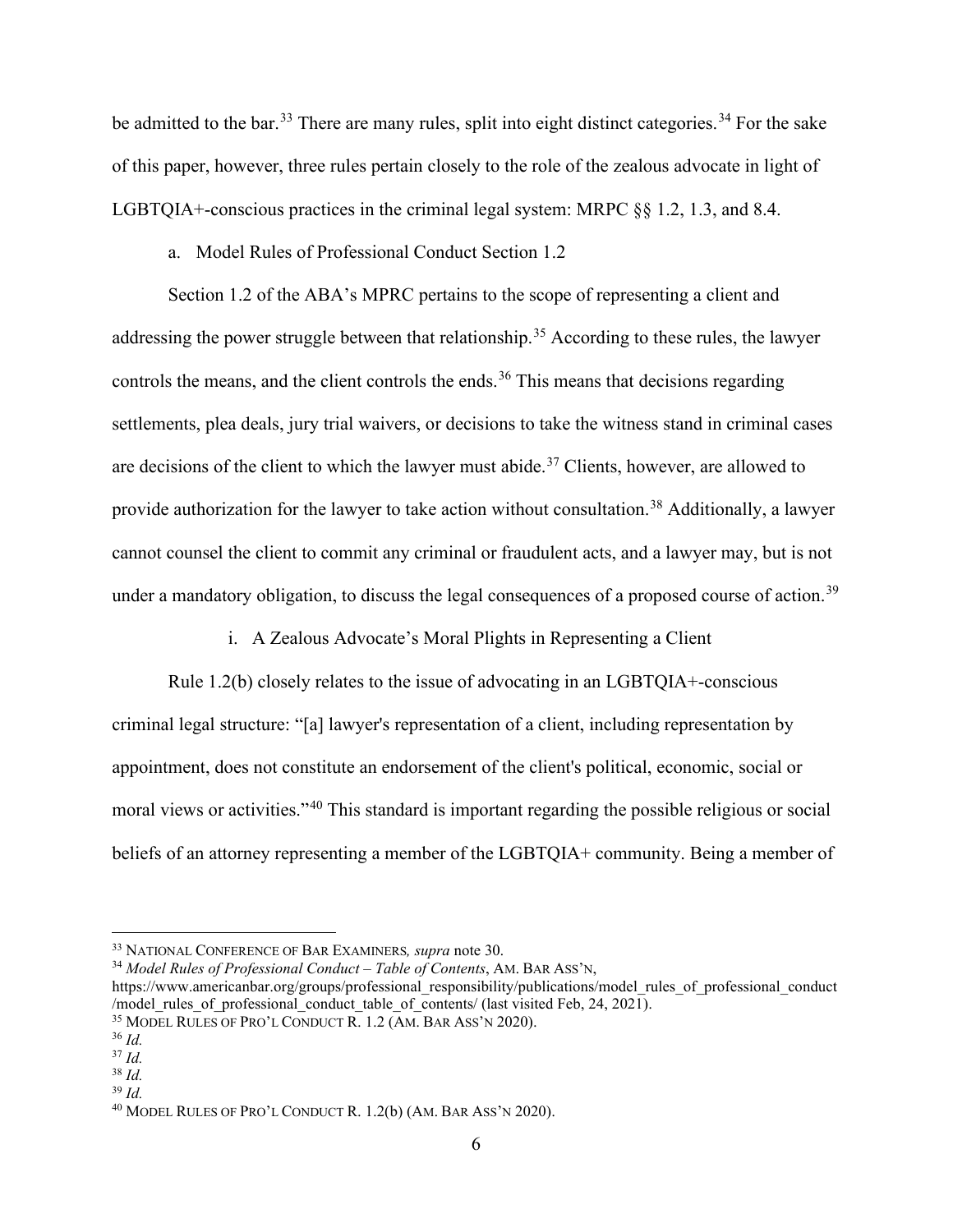the LGBTQIA+ community can be seen as a social or moral view or activity.<sup>[41](#page-7-0)</sup> Although Rule 1.2(b) does not state that an attorney must privately support the social, spiritual, or moral beliefs of his client, it also does not state that an attorney can fail to educate himself on the plights of his client's social, spiritual, or moral beliefs.[42](#page-7-1)

You may have heard of the new debate within Hollywood: should gay characters only be played by gay actors?<sup>[43](#page-7-2)</sup> The same debate has plagued our legal system as well.<sup>[44](#page-7-3)</sup> This question begs to answer whether non-LGBTQIA+ attorneys should even be representing LGBTQIA+ clients.[45](#page-7-4) However, Dr. Johnson, writing on behalf of the American Bar Association, claims that the sexual orientation or sexual preference of the attorney should not matter when representing clients.[46](#page-7-5) The simplest rule is that there is not enough LGBTQIA+ representation among the legal community to limit only LGBTQIA+ attorneys to representing LGBTQIA+ clients. However, that is not an excuse to fail at cultural competence.

To support the rise of conscious-based ethics, attorneys must understand the cultural factors that influence their clients' relations with the rest of the world.<sup>[47](#page-7-6)</sup> Attorneys that want to push for justice according to conscious-based measures, must always learn.<sup>[48](#page-7-7)</sup> They must learn the social, legal, and political intricacies of their clients.<sup>[49](#page-7-8)</sup> They must be willing to learn about the strife of being an individual within the LGBTQIA+ community. Cultural competency is a

<span id="page-7-0"></span><sup>&</sup>lt;sup>41</sup> Stephanie L. Brooke, *The Morality of Homosexuality*, 4 J. OF HOMOSEXUALITY 77 (2008).<br><sup>42</sup> MODEL RULES OF PRO'L CONDUCT R. 1.2(b) (AM. BAR ASS'N 2020).

<span id="page-7-2"></span><span id="page-7-1"></span><sup>43</sup> Charles Kaiser, *Should Straight Actors Play Gay Roles? A Star TV Writer Says No*, THE NEW YORK TIMES (Feb. 24, 2021 5:23 PM), https://www.nytimes.com/2021/02/24/arts/television/russell-t-davies-gay-characters.html.

<span id="page-7-3"></span><sup>44</sup> Takeia R. Johnson, *Cultural Competence to Represent LGBTQ Clients Post-Obergefell*, AMERICAN BAR

ASSOCIATION, https://www.americanbar.org/groups/gpsolo/publications/gp\_solo/2017/january-february/culturalcompetence-represent-lgbtq-clients-post-obergefell/ (last visited Feb. 24, 2021). 45 *Id.* 

<span id="page-7-5"></span><span id="page-7-4"></span><sup>46</sup> *Id.* 

<span id="page-7-7"></span><span id="page-7-6"></span><sup>&</sup>lt;sup>47</sup> *See Id.*<br><sup>48</sup> Deanell Reece Tacha, *Training the Whole Lawyer*, 96 IOWA L. REV. 1699, 1701 (2011).

<span id="page-7-8"></span><sup>&</sup>lt;sup>49</sup> Patrick J. Schilz, *Legal Ethics in Decline: The Elite Law Firm, the Elite Law School, and the Moral Foundation of the Novice Attorney*, 82 MINN. L. REV. 708, 729 (1997).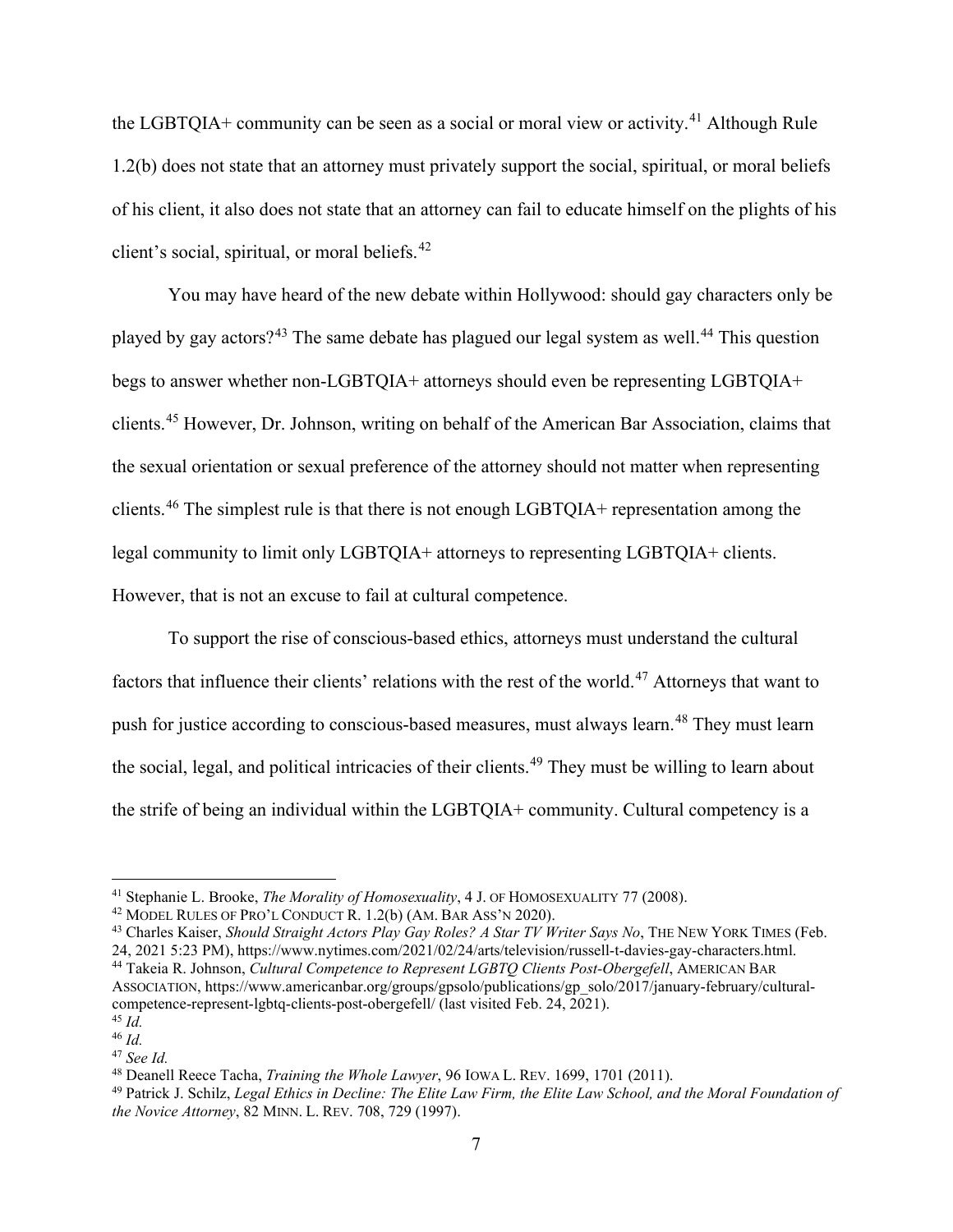brick in the foundation of supporting LGBTQIA+-conscious ethics in the criminal legal system.<sup>[50](#page-8-0)</sup>

b. Model Rules of Professional Conduct Section 1.3

The comment in Rule 1.3 echoes the importance and goal of an attorney. The comment reads:

A lawyer should pursue a matter on behalf of a client despite opposition, obstruction or personal inconvenience to the lawyer, and take whatever lawful and ethical measures are required to vindicate a client's cause or endeavor. A lawyer must also act with commitment and dedication to the interests of the client and with zeal in advocacy upon the client's behalf.<sup>[51](#page-8-1)</sup>

This comment emphasizes the importance of acting diligently and promptly on behalf of an

attorney's client.<sup>[52](#page-8-2)</sup> It is argued that this Rule was put in place to prove that the legal profession

does care about people.[53](#page-8-3) However, this comment regarding zealous advocacy has come to mean

that attorneys have a duty to use the legal process to the fullest potential to benefit the clients

while not exploiting the legal process.<sup>[54](#page-8-4)</sup> An example that illustrates this role in relation to

helping LGBTQIA+ clients can be found in *United States v. Westmoreland*. [55](#page-8-5)

The Defendant in *Westmoreland* was charged under 18 U.S.C. § 2422 for knowingly

enticing a child under the age of 18 into prostitution or some other kind of sexual activity.<sup>[56](#page-8-6)</sup> The

Defendant believed that, as a bisexual man, the fact-finder needed to hear a discussion regarding

<span id="page-8-0"></span><sup>50</sup> *Cultural Competence in Lesbian, Gay, Bisexual, Transgender, Questioning, (LGBTQ) and Two-Spirit Health*, INDIAN HEALTH SERVICE,

https://www.ihs.gov/lgbt/culturalcompetence/#:~:text=According%20to%20SAMHSA%2C%20cultural%20competence,is%20essential%20in%20providing%20the (last visited Apr. 28, 2021).

<span id="page-8-1"></span><sup>&</sup>lt;sup>51</sup> MODEL RULES OF PRO'L CONDUCT R. 1.3 cmt.  $(AM, BAR Ass'N 2020)$ .

<span id="page-8-2"></span><sup>52</sup> MODEL RULES OF PRO'L CONDUCT R. 1.3 (AM. BAR ASS'N 2020).

<span id="page-8-3"></span><sup>53</sup> *See* Elizabeth Mary Kameen, *Rethinking Zeal: Is It Zealous Representation or Zealotry?*, 44 MD. B. J. 4, 6 (2011) (arguing that our profession has turned from zealous advocacy of our clients to zealotry of our clients by pursuing our clients' interests to our detriment).<br> $^{54}$  *Id.* at 9.

<span id="page-8-4"></span>

<span id="page-8-5"></span><sup>&</sup>lt;sup>55</sup> United States v. Westmoreland, 419 F. Supp. 3d 1277 (D. Utah 2019).

<span id="page-8-6"></span><sup>56</sup> *Id.*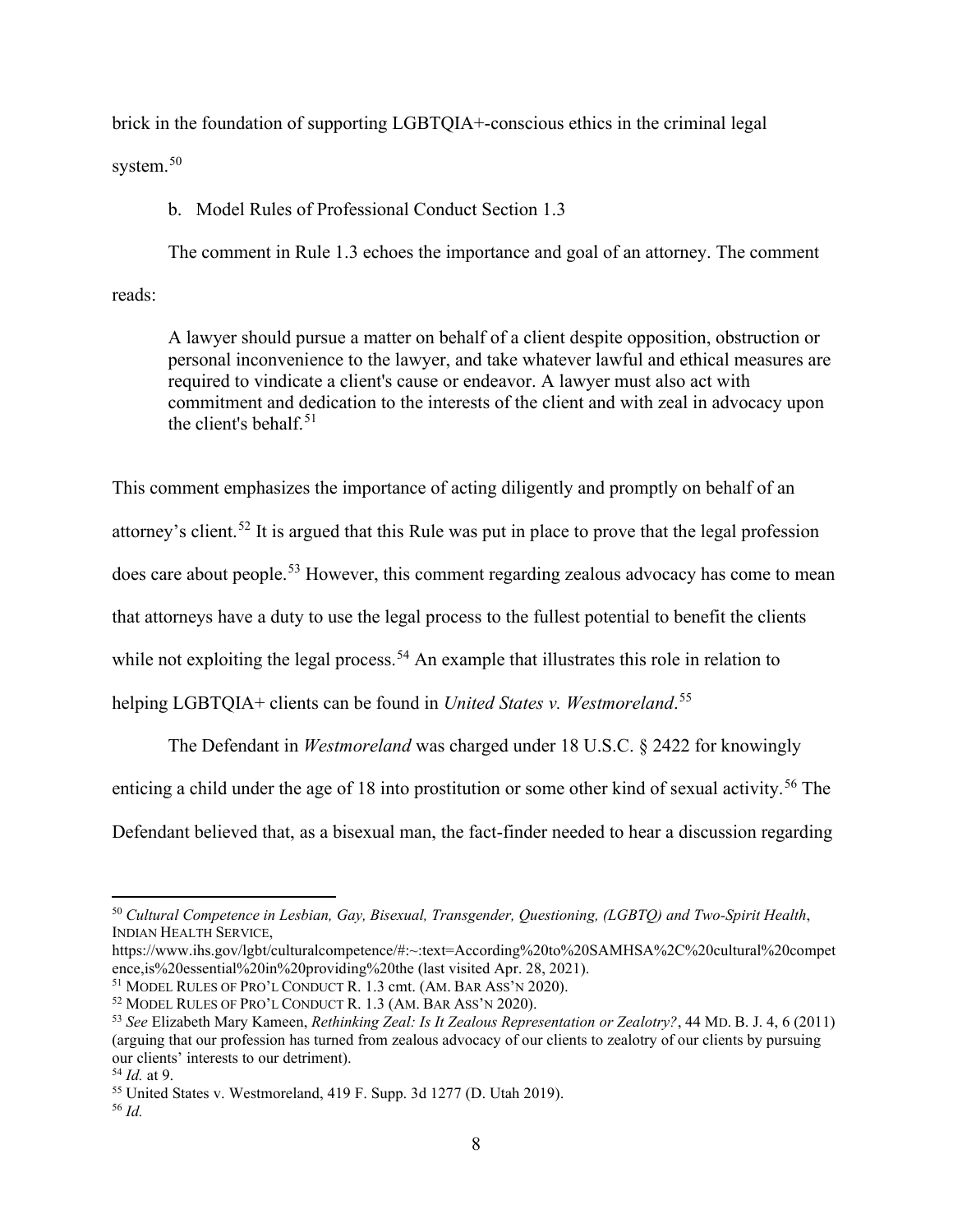"the homosocial male lifestyle, particularly 'the hookup culture,' which is distinctively nontraditional."[57](#page-9-0) To illuminate such, the Defendant and his attorney planned to call a gay man as a witness who could testify about converting from a traditionally viewed heterosexual marriage, to "being an out, homosexual man."[58](#page-9-1)

This case concerns a motion to recuse the judge who was currently sitting on the bench.<sup>[59](#page-9-2)</sup> The Defendant presented two arguments before the judge: (i) the personal view of the judge mimics the views of his former clients, and (ii) the positions the judge took while he was a privately practicing attorney have determined or improperly influenced his conduct as a judge.<sup>[60](#page-9-3)</sup> Both of which the judge believed to be unjustified.<sup>[61](#page-9-4)</sup> The judge reasoned that while he was a private attorney, he was simply required to "act with commitment and dedication to the interests of the client with zeal in advocacy upon the client's behalf."[62](#page-9-5) The judge argued that under this duty, he can hold whatever view he wishes while still pursuing justice on behalf of his client zealously and diligently.

The judge continued by echoing a statement made at the confirmation hearing for Chief Justice Roberts.[63](#page-9-6) There, Chief Justice Roberts stated that "you don't identify the lawyer with the particular views of the client, or the views that the lawyer advances on behalf of a client, is critical to the fair administration of justice."[64](#page-9-7) That comment edifies the true role of the advocate regarding zealous advocacy. It helps to distinguish the difference between zealous advocacy and advocating because it reflects a moral belief. Attorneys, criminal defense attorneys especially,

<span id="page-9-3"></span><span id="page-9-2"></span>

<span id="page-9-1"></span><span id="page-9-0"></span><sup>57</sup> *Id.* at 1278. 58 *Id.* 

<sup>59</sup> *Id.* 

<span id="page-9-5"></span><span id="page-9-4"></span><sup>&</sup>lt;sup>61</sup> Westmoreland, 419 F. Supp. 3d at 1279.<br><sup>62</sup> MODEL RULES OF PRO'L CONDUCT R. 1.3 cmt. (AM. BAR ASS'N 2020).

<span id="page-9-6"></span> $63$  Westmoreland, 419 F. Supp. 3d at 1279.

<span id="page-9-7"></span><sup>64</sup> *Id.*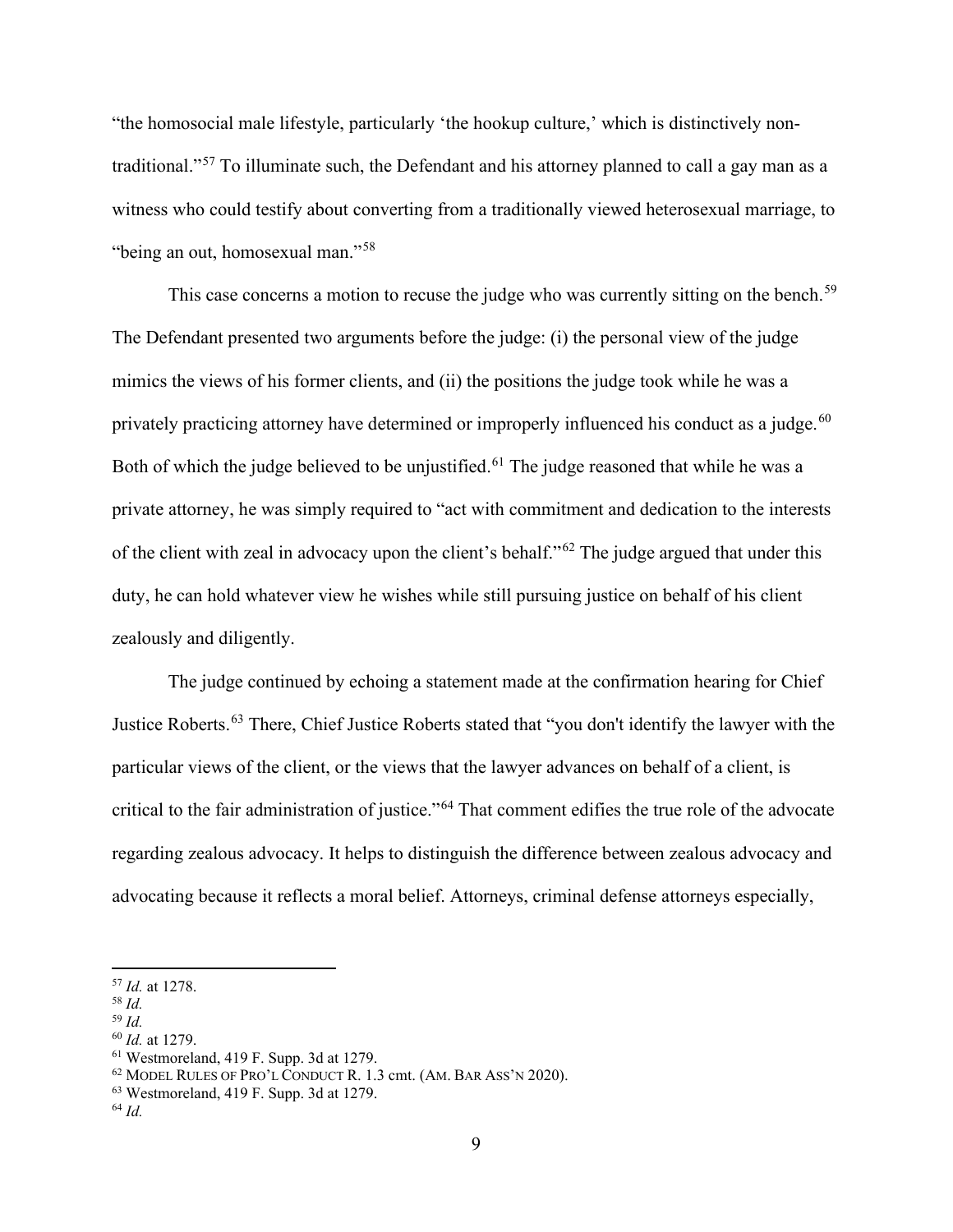are working on behalf of their client's wishes.<sup>[65](#page-10-0)</sup> For example, a black attorney may represent a client indicted for a hate crime against the black community, but he is still able to represent his client zealously, not because he believes in the cause, but because his profession calls him to act on behalf of his client. Likewise, in light of this paper, a heterosexual attorney may still zealously represent an LGBTQIA+ defendant, even if the attorney does not support the community as long as he can put his prejudices aside and provide the same level of care that a heterosexual defendant in the same situation would receive.<sup>[66](#page-10-1)</sup>

## c. Model Rules of Professional Conduct Section 8.4

MRPC 8.4 considers attorney misconduct, not as a duty to the client, but as a duty to the profession.<sup>[67](#page-10-2)</sup> Under MRPC 8.4, it is misconduct for a lawyer to knowingly engage in or help someone else engage in, *inter alia*, prejudicial conduct that is discriminating based on "race, sex, religion, national origin, ethnicity, disability, age, sexual orientation, gender identity, marital status or socioeconomic status."[68](#page-10-3) The supposed goal of this Rule is to remove the bias that is so deeply rooted within the legal system.<sup>[69](#page-10-4)</sup> MRPC 8.4 is fairly new, and gained adoption in 1998.<sup>[70](#page-10-5)</sup> This Rule has received countless criticism regarding its vagueness and possible infringement on an attorney's right to choose whom to represent.<sup>[71](#page-10-6)</sup> However, this Rule has since been altered and included the right for attorneys to withdraw if granted under another Rule in the MRPC.<sup>[72](#page-10-7)</sup>

<span id="page-10-2"></span> $67$  MODEL RULES OF PRO'L CONDUCT R.  $8.4(g)$  (AM. BAR ASS'N 2020).

<span id="page-10-1"></span><span id="page-10-0"></span><sup>&</sup>lt;sup>65</sup> See, e.g., Charlie Gerstein, *Dependent Counsel*, 16 STAN. J. CIV. RTS. & CIV. LIBERTIES 147, 165 (2020).<br><sup>66</sup> It is also worth mentioning that pursuant to Rule 1.16, a lawyer may withdraw from representation if ther material adverse effect to the client's interest. This provides some means of allowing an attorney to withdraw from a case. MODEL RULES OF PRO'L CONDUCT R. 1.16 (AM. BAR ASS'N 2020). Also, an attorney who is vehemently against representing certain kinds of clients could attempt to pursue removal from the case pursuant to Rule 1.2, but this does not guarantee the attorney's withdrawal from a case. MODEL RULES OF PRO'L CONDUCT R. 1.2 (AM. BAR ASS'N 2020).

<span id="page-10-3"></span><sup>68</sup> *Id.* 

<span id="page-10-4"></span><sup>69</sup> Ann Ching & Lisa M. Panahi, *Rooting out Bias in the Legal Profession*, 53 ARIZ. ATT'Y 34 (2017). 70 *Id.* at 35.

<span id="page-10-6"></span><span id="page-10-5"></span>

 $^{71}$  *Id.* 

<span id="page-10-7"></span><sup>72</sup> *Id.*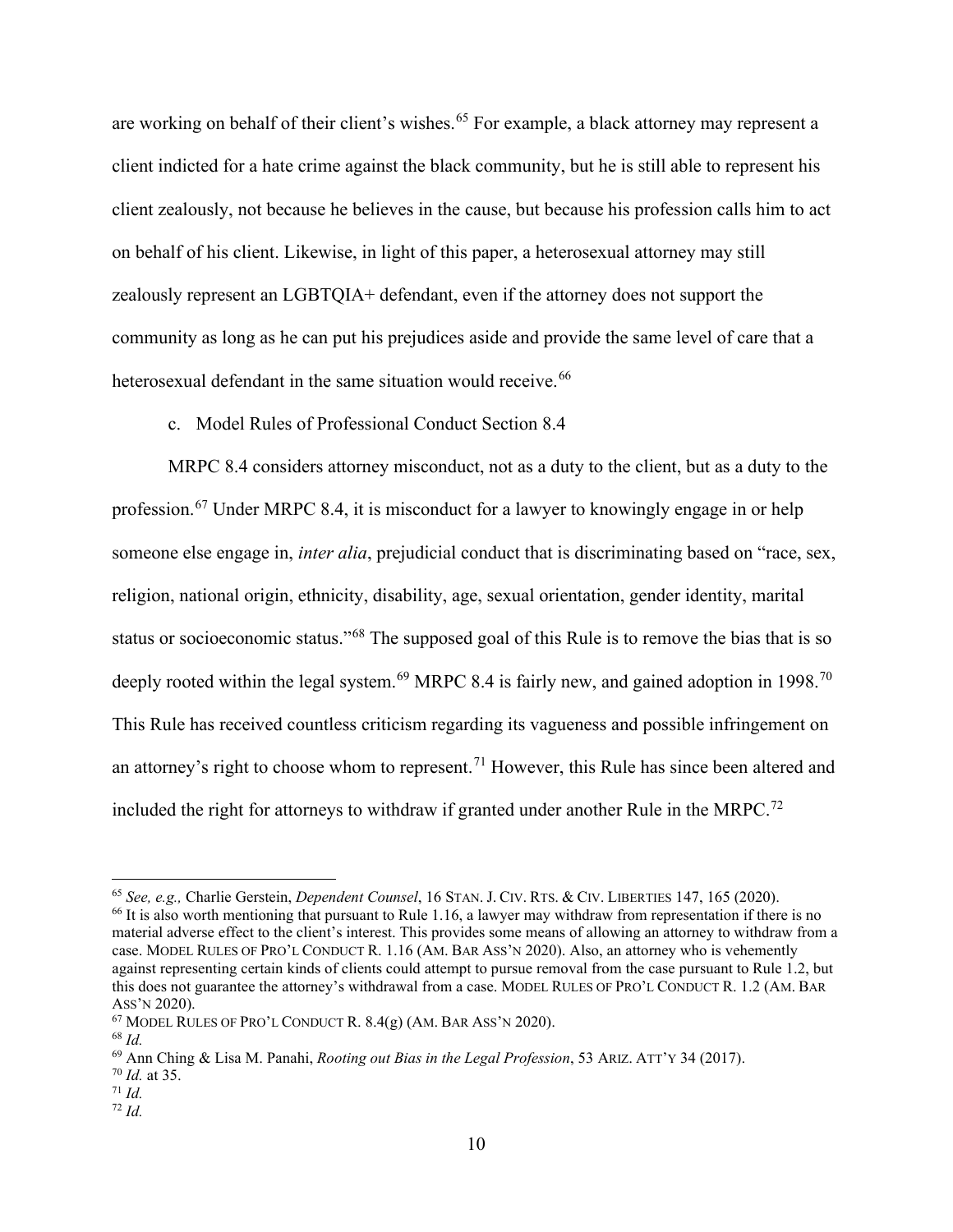Although most states have adopted their own ethical rules that closely resemble the MRPC, only one state, Vermont, has fully adopted Section 8.4 of the MRPC, and only 25 others have some kind of variation of this Rule.<sup>[73](#page-11-0)</sup> This Rule closely relates to the need to incorporate LGBTQIA+-conscious ethics in the criminal legal system since that group is routinely discriminated against.<sup>[74](#page-11-1)</sup> Law is a service job.<sup>[75](#page-11-2)</sup> Being a defense attorney is a service job.<sup>[76](#page-11-3)</sup> Allowing discrimination goes against the fundamentals of serving the community.<sup>[77](#page-11-4)</sup> As defense attorneys, we must take our clients as they come to us, regardless of our own beliefs.<sup>[78](#page-11-5)</sup> IV. Adult Defendants in the Criminal Legal System

As of 2018, almost 2.2 million adults were incarcerated in the United States.<sup>[79](#page-11-6)</sup> There is an epidemic of individuals being incarcerated.<sup>[80](#page-11-7)</sup> Most inmates are held in state prisons and local jails, not federal prisons.<sup>[81](#page-11-8)</sup> The Bureau of Justice Statistics releases statistics every year regarding the demographics of the prison populations.<sup>[82](#page-11-9)</sup> Some of these demographics include age, race, and sex.<sup>[83](#page-11-10)</sup> While this is a beneficial step that advocates can use in determining the kind of conscious-based support needed, this methodology falls short. These statistics fail in providing an accurate and true account of those living in prisons. For example, these statistics fail to

<span id="page-11-0"></span><sup>73</sup> Dennis Rendleman, *The Crusade against Model Rule 8.4(g)*, AMERICAN BAR ASSOCIATION,

https://www.americanbar.org/news/abanews/publications/youraba/2018/october-2018/the-crusade-against-model-<br>rule-8-4-g-/ (last visited Feb. 28, 2020).

<span id="page-11-1"></span><sup>&</sup>lt;sup>74</sup> MODEL RULES OF PRO'L CONDUCT R.  $8.4(g)$  (AM. BAR ASS'N 2020).

<span id="page-11-2"></span><sup>75</sup> Alison Doyle, *Types of Careers Listed by Industry, Job, and Salary*, THE BALANCE CAREERS (May 21, 2020), https://www.thebalancecareers.com/different-types-of-jobs-a-z-list-2059643.

<span id="page-11-3"></span><sup>76</sup> *Id.* 

<span id="page-11-4"></span><sup>77</sup> Ching, *supra* note 69, at 35. 78 *Id.* 

<span id="page-11-5"></span>

<span id="page-11-6"></span><sup>79</sup> Bureau of Justice Statistics, U.S. Dep't of Justice, *NCJ 255111, Federal Prisoner Statistics Collected under the First Step Act*, 2020 (2021). This is jarring; this means if the incarcerated population were to be a city, it would be the fifth largest city in the country. Drew Kahn, 5 Facts behind America's High Incarceration Rate, CNN (Apr. 21,<br>2019 3:50 PM), https://www.cnn.com/2018/06/28/us/mass-incarceration-five-key-facts/index.html.

<span id="page-11-7"></span><sup>&</sup>lt;sup>80</sup> Calum McCrae, *The Mass Incarceration Epidemic*, CALIFORNIA INNOCENCE PROJECT (June 15, 2018), https://californiainnocenceproject.org/2018/06/the-mass-incarceration-epidemic/.

<span id="page-11-9"></span><span id="page-11-8"></span><sup>81</sup> *Id.* 

<sup>82</sup> Bureau of Justice Statistics, *supra* note 79.

<span id="page-11-10"></span><sup>83</sup> *Id.*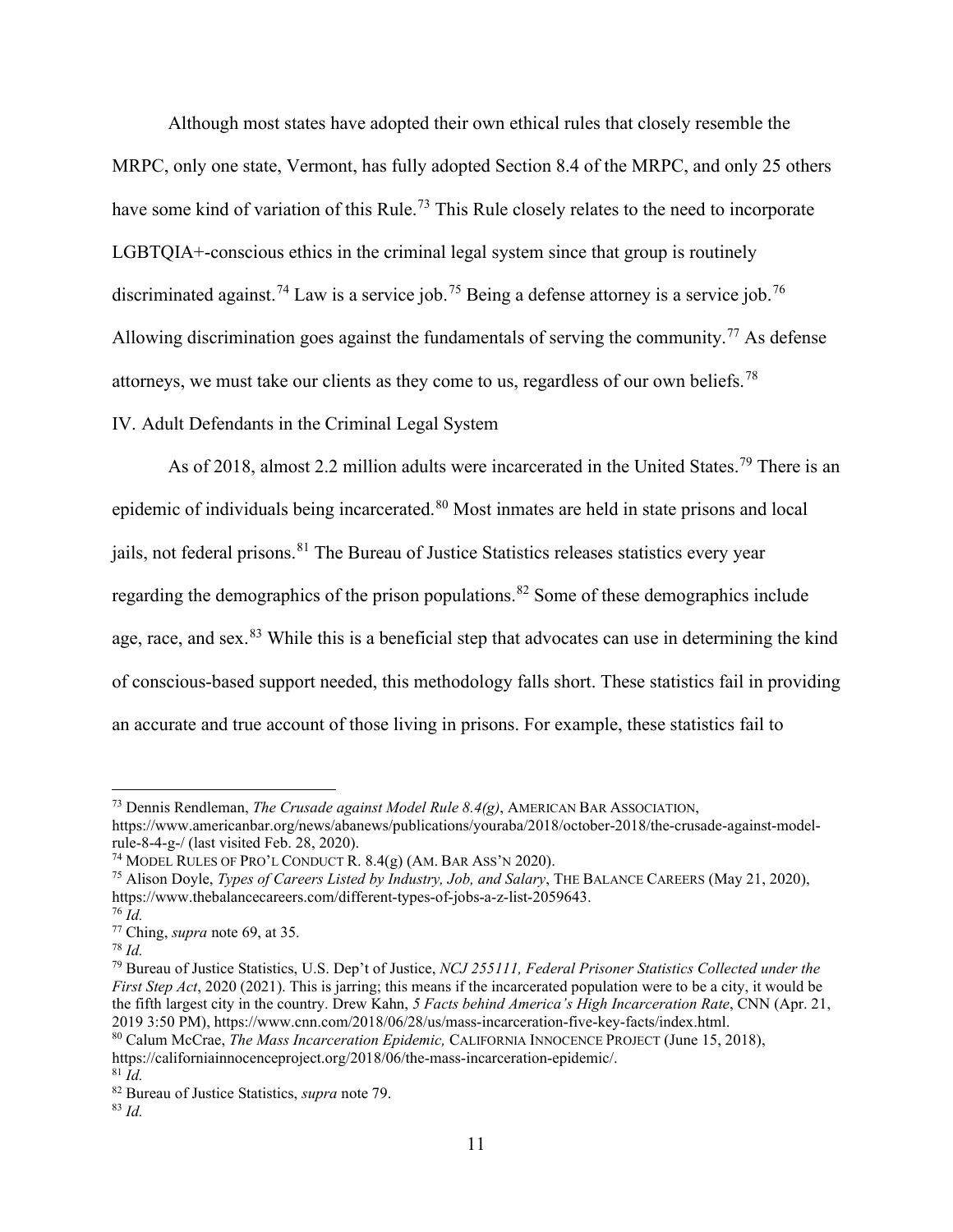recognize any other type of gender identity apart from male or female.<sup>[84](#page-12-0)</sup>

a. The Intersection of LGBTQIA+ Defendants and the Criminal Legal System

There is no secret that our judicial system has deeply rooted, implicit (and explicit) homophobic tendencies.<sup>[85](#page-12-1)</sup> Although some may argue that our justice system is veering away from homophobic propensities, especially with recent Supreme Court decisions favoring those within the LGBTQIA+ community, LGBTQIA+ discrimination within our criminal legal system extends further than these symbolic decisions by the Supreme Court.<sup>[86](#page-12-2)</sup> LGBTQIA+ defendants differ from their heterosexual defendant counterparts in that they have different hardships they encounter daily. A heterosexual defendant, for example, may not need to assess the dangers of exposing his or her sexual orientation to a judge. $87$ 

b. The Advocate's Role

Zealous advocates ought to consider these incredible disparities that their LGBTQIA+

defendants face daily during our representation. To do so, advocates and legislators alike must ensure that sexual orientation and gender identity will not hinder an individual's rights within the criminal legal system. First, advocates must understand that the legal system, including but not dispositive of incarceration facilities, is a dangerous world for LGBTQIA+ individuals.<sup>[88](#page-12-4)</sup> For example, LGBTQIA+ defendants face more instances of mass incarceration and sexual and

<span id="page-12-0"></span><sup>84</sup> *Id.* 

<span id="page-12-1"></span><sup>85</sup> Michael B. Shortnacy, *Guilty and Gay, A Recipe for Execution in American Courtrooms: Sexual Orientation as a Tool for Prosecutorial Misconduct in Death Penalty Cases*, 51 AMULR 309, 316 (2001). *See also* Matt Kellner, *Queer and Unusual: Capital Punishment, LGBTQ+ Identity, and the Constitutional Path Forward*, 29 TUL. J. L. &

<span id="page-12-2"></span><sup>&</sup>lt;sup>86</sup> Kellner, *supra* note 85, at 1. Some southern states have laws that are at an increased disparity against those within the LGBTQIA+ community. For example, it is a felony and forces convicted defendants to register as a sex offender in Arkansas to knowingly expose someone to HIV, a crime that is disproportionately rampant in the LGBTQIA+ community.

<span id="page-12-3"></span><sup>87</sup> Shortnacy, *supra* note 85, at 316. This article considers the likelihood of a gay defendant being sentenced to death after a judge discovered the defendant's sexual orientation. *Id.* at 317.<br><sup>88</sup> JODY MASKSAMER & HARPER JEAN TOBIN, STANDING WITH LGBT PRISONERS: AN ADVOCATE'S GUIDE TO

<span id="page-12-4"></span>ENDING ABUSE AND COMBATING IMPRISONMENT (2014).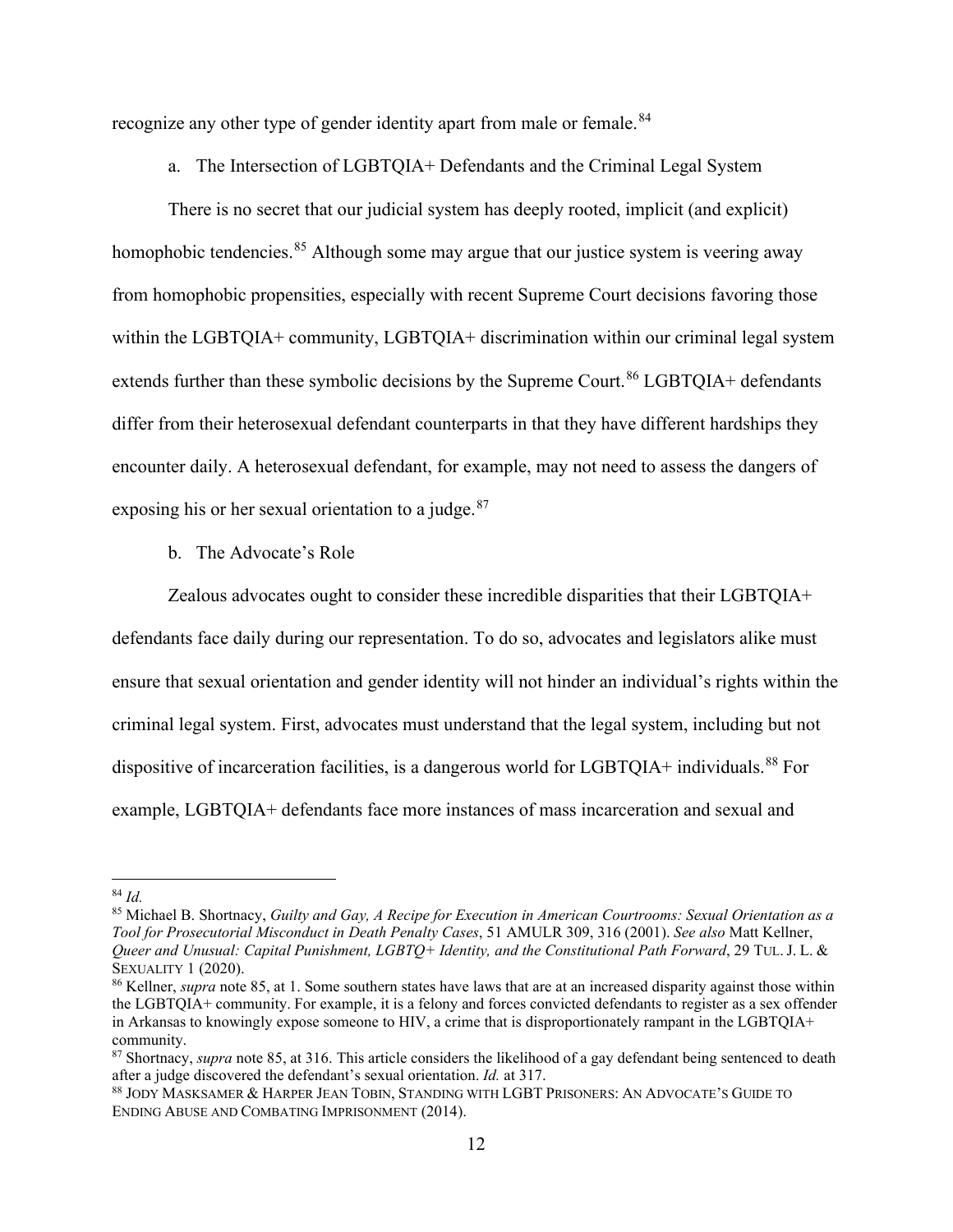physical abuse than their white, heterosexual counterparts.[89](#page-13-0) Those who identify within the LGBTQIA+ community are often placed in high-risk, solitary confinement for their protection from the general incarcerated population once their sexual orientation or gender identity has been revealed to the public.<sup>[90](#page-13-1)</sup>

Next, advocates must understand the lack of social, familial, and financial support their clients may experience due to their sexual orientation or gender identity.<sup>[91](#page-13-2)</sup> LGBTQIA+ defendants who are faced with the criminal legal system must weigh the dangers of exposing their sexual orientation or gender identity to those enforcing the system.<sup>[92](#page-13-3)</sup> For example, in *Molina Mendoza v. Sessions*, the petitioner, a gay man from Mexico, was told by police to refrain from "acting gay" in public when seeking help following a homophobically targeted assault.<sup>[93](#page-13-4)</sup> He lacked the security and familial support to obtain help.<sup>[94](#page-13-5)</sup> In that case, after the lower court found that Molina Mendoza failed to show a reasonably objective fear, the appellate court reversed, finding that the lower court failed to adequately explain why they held that the petitioner lacked a reasonable fear of future persecution.<sup>[95](#page-13-6)</sup> Perhaps, the zealous advocate, who assisted in finding proof that over 250 individuals in the LGBTQIA+ community were murdered in that area of Mexico in a span of a few years, is the reason why Molina Mendoza's case was reversed for further review.[96](#page-13-7)

Advocates play a large role within their clients' lives. The advocate, especially a criminal

<span id="page-13-0"></span><sup>&</sup>lt;sup>89</sup> *Id.* It is worth noting that members of the LGBTQIA+ community are also disproportionally people from minority backgrounds, so this representational statistic may be slightly skewed. *Id.* <sup>90</sup> *Id.* 

<span id="page-13-2"></span><span id="page-13-1"></span><sup>91</sup> Matthew Lee Dominguez, *LGBTQIA people of color: Utilizing the Cultural Psychology Model as a Guide for the Mental Health Assessment and Treatment of Patients with Diverse Identities*, 21 J. OF GAY & LESBIAN MENTAL HEALTH 203, 217 (2017). 92 *Id.* 

<span id="page-13-3"></span>

<span id="page-13-4"></span><sup>93</sup> Molina Mendoza v. Sessions, 712 F. App'x 240, 241 (4th Cir. 2018). 94 *Id.* at 244. 95 *Id.* at 246. 96 *Id.* at 245.

<span id="page-13-6"></span><span id="page-13-5"></span>

<span id="page-13-7"></span>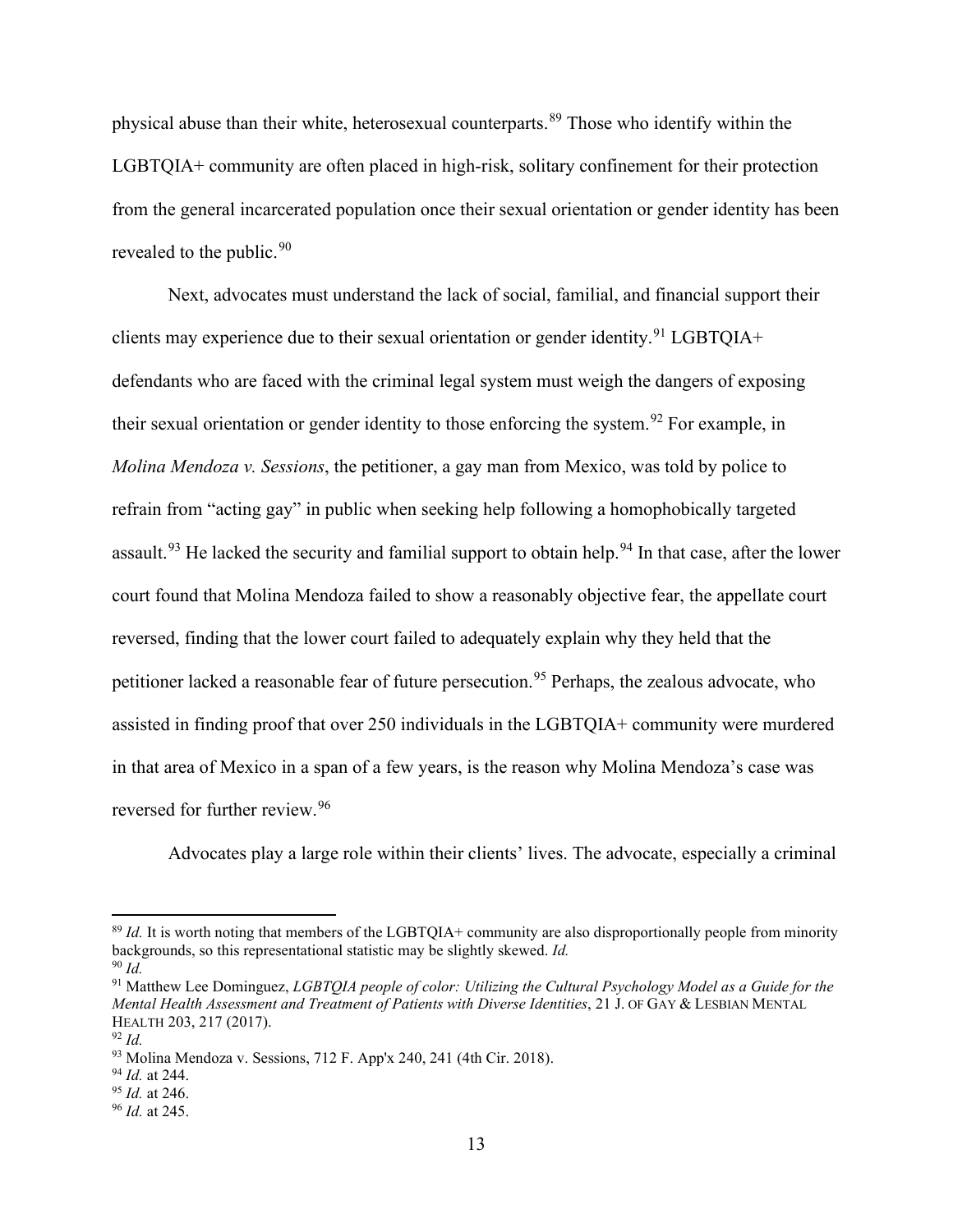defense attorney, can become enveloped in the life of the client.<sup>[97](#page-14-0)</sup> The attorney, as an advocate for his client, must understand the intricacies that are specific to the client in order to be a zealous advocate.<sup>[98](#page-14-1)</sup> To be a zealous advocate, an attorney must act with commitment and dedication to his client's interests.<sup>[99](#page-14-2)</sup> An advocate cannot perform on his client's behalf with zeal if he does not understand the plights of the client.<sup>[100](#page-14-3)</sup> More education about the LGBTQIA+ community for advocates is needed to ensure advocates can adequately support their clients.<sup>[101](#page-14-4)</sup>

c. Current LGBTQIA+-Conscious Implementations in Our Legal Systems

Various entities across the United States have made it their purpose to provide awareness and resources for LGBTQIA+ youth and their families.<sup>[102](#page-14-5)</sup> Additionally, some local legal entities have implemented LGBTQIA+-conscious initiatives. For example, the Bronx Defenders have issued the LGBTQ Defense Project.<sup>[103](#page-14-6)</sup> This program provides training to a specialized team of advocates to assist those who identify with the LGBTQIA+ community. This initiative was born out of the need to assist low-income members of the LGBTQIA+ community since those within that community are at a high risk of being wrongfully profiled as sex workers and thus being wrongfully charged with prostitution related offenses.<sup>[104](#page-14-7)</sup> LGBTQIA+ individuals that are incarcerated are at a higher risk of sexual assault and harassment, and more likely to be denied

<span id="page-14-0"></span><sup>97</sup> *See generally* Judith A. McMorrow, *The Advocate As Witness: Understanding Context, Culture and Client*, 70 FORDHAM L. REV. 945 (2001). 98 *Id.* 

<span id="page-14-2"></span><span id="page-14-1"></span><sup>99</sup> Judge J. Thomas Green, Address at the 1998 Annual Luncheon of the Utah Bar Foundation: Humor and Zealous Advocacy in Our Adversary, 184 F.R.D. 433, 438 (1998). 100 *Id. See also* McMorrow, *supra* note 97, at 945. 101 McMorrow, *supra* note 97, at 945.

<span id="page-14-3"></span>

<span id="page-14-5"></span><span id="page-14-4"></span><sup>102</sup> *See, e.g.,* Center for American Progress et al., *Unjust: LGBTQ Youth Incarcerated in the Juvenile Justice System*, LGBT MOVEMENT ADVANCEMENT PROJECT, https://www.lgbtmap.org/file/lgbtq-incarcerated-youth.pdf (last visited Mar. 3, 2021). Various agencies include Center for American Progress, Movement Advancement Project, Youth First, U.S. Department of Justice's Office of Juvenile Justice and Delinquency Prevention, The Trevor Project, National Juvenile Defender Center, and the Equal Justice Initiative. *Id.* 

<span id="page-14-7"></span><span id="page-14-6"></span><sup>103</sup> *LGBTQ Defense Project*, BRONX DEFENDERS, https://www.bronxdefenders.org/programs/LGBTQ-defenseproject/ (last visited Mar. 3, 2021). <sup>104</sup> *Id.*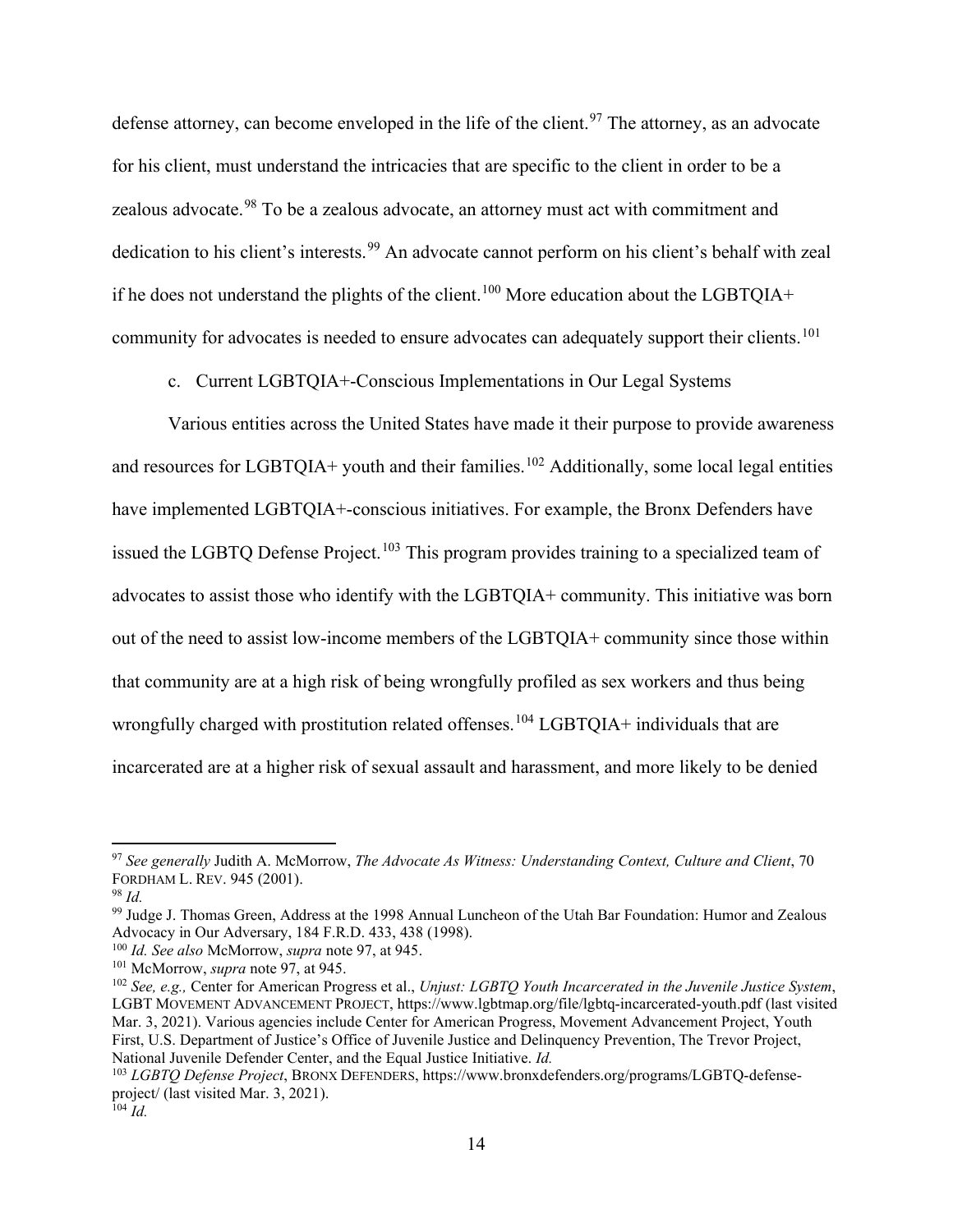access to gender-appropriate housing, clothing, hygiene products, and healthcare.<sup>[105](#page-15-0)</sup> The Bronx Defenders noted this issue, and provided training to their attorneys in order to "creatively, zealously, and compassionately…ensure meaningful access to justice and secure better outcomes for our clients."<sup>[106](#page-15-1)</sup> To be a zealous advocate, aforementioned in the earlier sections of this paper, more training must be provided to understand the complexity of being an LGBTQIA+ defendant in our current criminal legal system.<sup>[107](#page-15-2)</sup>

In addition to these subsects within public defenders' offices within New York, LGBTQIA+ defendants can outsource aid for their cases through programs like GLBTQ Legal Advocates & Defenders (GLAD).<sup>[108](#page-15-3)</sup> GLAD is a legal advocacy and public defender program that specializes in cases in which one party is a member of the LGBTQIA+ community.<sup>[109](#page-15-4)</sup> Each GLAD defender focuses on demolishing stereotypes imposed upon the LGBTQIA+ community and seen within our legal system.<sup>[110](#page-15-5)</sup> This program is more LGBTQIA+-based, but if GLAD were to essentially create sects within our offices of public defenders, those LGBTQIA+ clients would receive the utmost advocacy.<sup>[111](#page-15-6)</sup> This would allow local attorneys, who arguably understand the law and decorum of the local courts better than an outside source, to team up with a GLAD defender, who arguably understands the plights of an LGBTQIA+ defendant better than an untrained public defender. Together, they could provide a more holistic performance when advocating on a client's behalf that is not entirely LGBTQIA+-blind or LGBTQIA+-based.

<span id="page-15-0"></span><sup>105</sup> *LGBTQ People Behind Bar: A Guide to Understanding the Issues Facing Transgender Prisoners and Their Legal Rights,* NATIONAL CENTER FOR TRANSGENDER EQUALITY,

https://transequality.org/sites/default/files/docs/resources/TransgenderPeopleBehindBars.pdf (last visited Apr. 28, 2021).

<span id="page-15-2"></span><span id="page-15-1"></span><sup>&</sup>lt;sup>106</sup> *Id.*<br><sup>107</sup> See discussion *supra* Section V.b.

<span id="page-15-3"></span><sup>&</sup>lt;sup>108</sup> See GLAD LEGAL ADVOCATES & DEFENDERS, https://www.glad.org/ (last visited Mar. 3, 2021).<br><sup>109</sup> Mission and Values, GLAD, https://www.glad.org/about/ (last visited Mar. 3, 2021). Additionally, GLAD will

<span id="page-15-4"></span>also provide legal advocacy and public defense to HIV-positive individuals. *Id.* 

<span id="page-15-5"></span> $110 \bar{Id}$ 

<span id="page-15-6"></span> $111$  *Id.*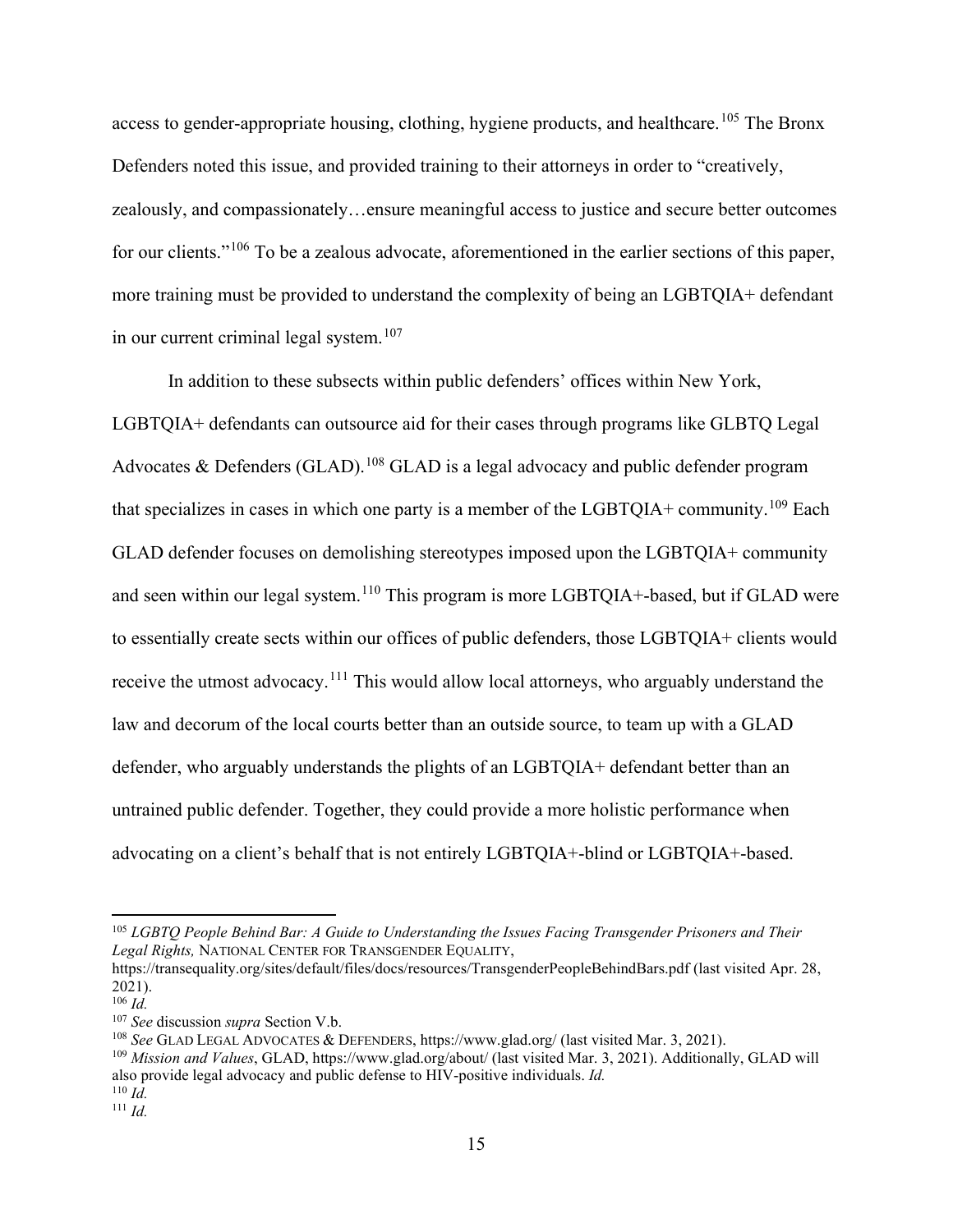Public defenders' offices are not the only legal entities taking notice of the growing need to provide LGBTQIA+ services to criminal defendants. Earlier in 2020, Los Angeles County established a new section of its Collaborative Court that directly benefits LGBTQIA+ people ordered into substance abuse recovery programs.<sup>[112](#page-16-0)</sup> The discussion surrounding this new court program stems from the specialized needs of people who are marginalized due to their sexual orientation or gender identity.<sup>[113](#page-16-1)</sup> People who identify within the LGBTQIA+ community, according to Deputy Public Defender Chand, often experience different traumas than their cis and heterosexual counterparts that can lead to illnesses such as substance abuse.<sup>[114](#page-16-2)</sup> Most of these traumas, as Deputy Public Defender Chand explained, happen during childhood for those identifying with the LGBTQIA+ community.<sup>[115](#page-16-3)</sup> These LGBTQIA+ programs within the legal system are a step forward to becoming more inclusive, but they still fall short. Programs developed for LGBTQIA+ youth may limit the need for retroactive programs in our criminal legal system for LGBTQIA+ adult offenders.

### V. Youth in the Criminal Legal System

Historically, children did not have a specialized criminal system; instead, they were treated as adults.<sup>[116](#page-16-4)</sup> In the early 1800s, New York formed the first juvenile reform house; this was the first time the public considered the distinction between juvenile defendants and their adult counterparts.<sup>[117](#page-16-5)</sup> The number of children subjected to the criminal legal system has been

<span id="page-16-0"></span><sup>112</sup> *LGBTQ-Plus Court Launched*, LAW OFFICERS OF LOS ANGELES COUNTY PUBLIC DEFENDER, https://pubdef.lacounty.gov/lgbtq-plus-court-launched/ (last visited Mar. 13, 2021). 113 *Id.*

<span id="page-16-1"></span>

<span id="page-16-2"></span> $114$  *Id.*  $^{115}$  *Id.* 

<span id="page-16-3"></span>

<span id="page-16-5"></span><span id="page-16-4"></span><sup>116</sup> Gabrielle M. Thomas, *The Fate of Black Youth in the Criminal Justice System: The Racially Discriminatory Implications of Prosecutorial Discretion and Juvenile Waiver*, 17 RUTGERS RACE & L. REV. 267, 270 (2016).  $^{117}$ *Id.*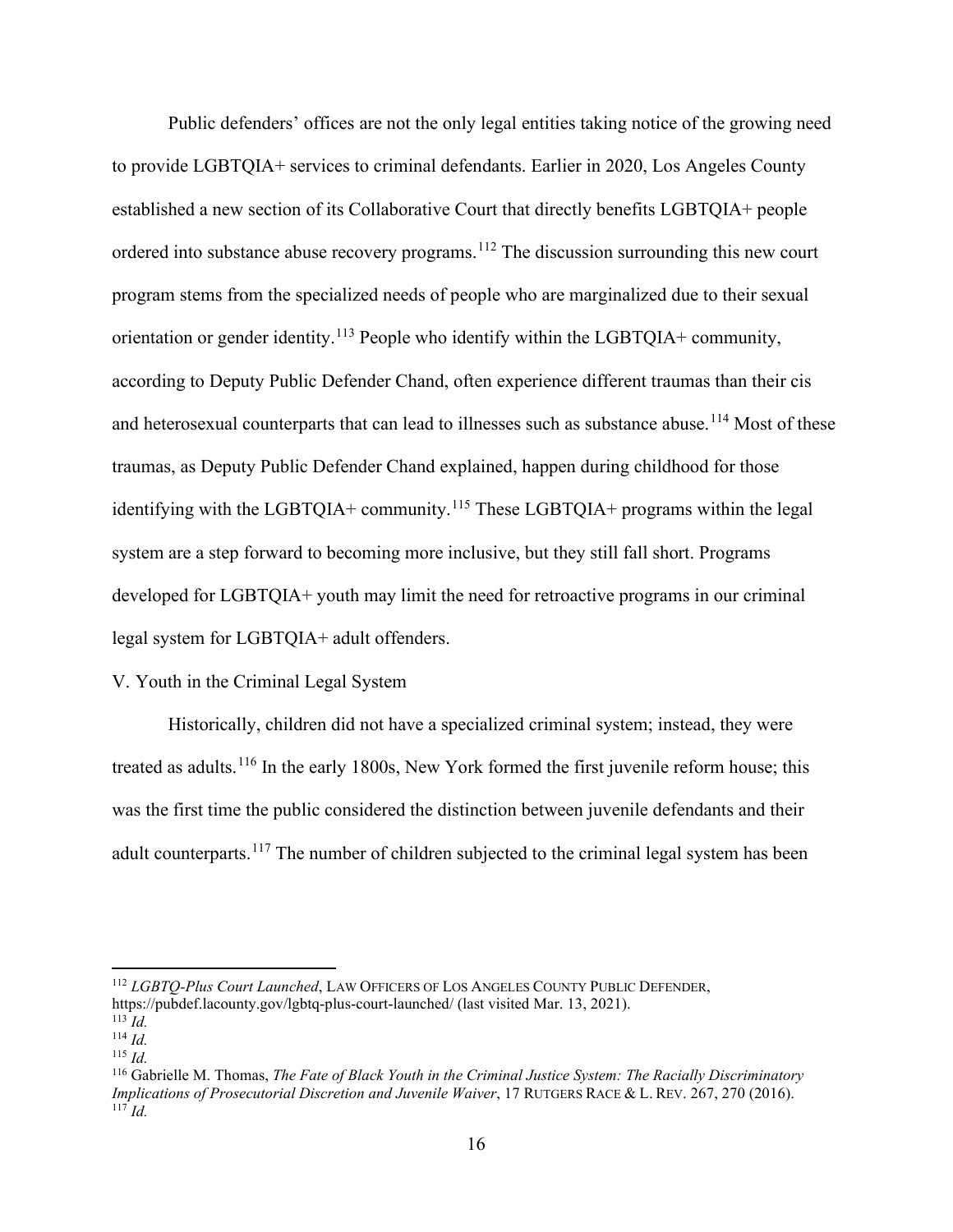declining since 1995; however, there are still nearly a million youth arrests per year.<sup>[118](#page-17-0)</sup> The three most common crimes committed by juveniles that result in arrests are simple assaults, some kind of property crime, and "all other offenses (except traffic)." [119](#page-17-1) According to the Office of Juvenile Justice and Delinquency Prevention, all types of crimes committed by children and young adults have declined in the past year, apart from embezzlement, which has increased by  $22\%$  from the prior year.<sup>[120](#page-17-2)</sup> This governmental entity has provided a statistical briefing on special topics including race, yet fails to consider other factors like sexual orientation and sexual identity of youth in the criminal legal system. $121$ 

Youth in juvenile detention facilities are currently facing issues regarding sexual misconduct not only perpetrated among fellow peers in these facilities, but also by staff in these facilities.<sup>[122](#page-17-4)</sup> About six percent of males in these facilities report staff sexual misconduct, while nearly five percent of females in these facilities report youth-on-youth sexual misconduct.<sup>[123](#page-17-5)</sup> Unlike the Bureau of Justice Statistics' findings regarding adult prisoners and other correctional facilities, the statistics regarding youth in facilities include sexual orientation and gender identity, which is a step in the right direction.<sup>[124](#page-17-6)</sup> However, again the reporting statistics fall short. For example, for sexual orientation, the only options include heterosexual, something else, or not sure.<sup>[125](#page-17-7)</sup> According to these statistics, youth who identify with a group other than heterosexual are

<span id="page-17-0"></span><sup>118</sup> *Despite Improvements, an Ineffective and Biased System Remains*, CHILDREN'S DEFENSE FUND,<br>https://www.childrensdefense.org/policy/resources/soac-2020-youth-justice/ (last visited Apr. 28, 2021).

<span id="page-17-1"></span><sup>119</sup> Officer of Juvenile Justice and Delinquency Prevention, *Law Enforcement & Juvenile Crime*, OJJDP.GOV,

<span id="page-17-2"></span>https://www.ojjdp.gov/ojstatbb/crime/qa05101.asp?qaDate=2019 (last visited Mar. 3, 2021).  $^{120}$  *Id.* 

<span id="page-17-3"></span><sup>121</sup> Officer of Juvenile Justice and Delinquency Prevention, *Special Topics: Hispanic Youth in the Juvenile Justice System*, OJJDP.GOV, https://www.ojjdp.gov/ojstatbb/special\_topics/index.html (last visited Mar. 3, 2021).

<span id="page-17-4"></span><sup>122</sup> Bureau of Justice Statistics, U.S. Dep't of Justice, *NCJ 255446, Victim, Perpetrator, and Incident Characteristics of Sexual Victimization of Youth in Juvenile Facilities, 2018 – Statistical Tables* (2021).  $123$  *Id.* 

<span id="page-17-7"></span><sup>125</sup> *Id.* A better option for these self-reports would include more identifiable characteristics regarding sexual orientation. This would lead to a decrease in othering people based upon their sexual orientation.

<span id="page-17-6"></span><span id="page-17-5"></span> $124$  *Id*.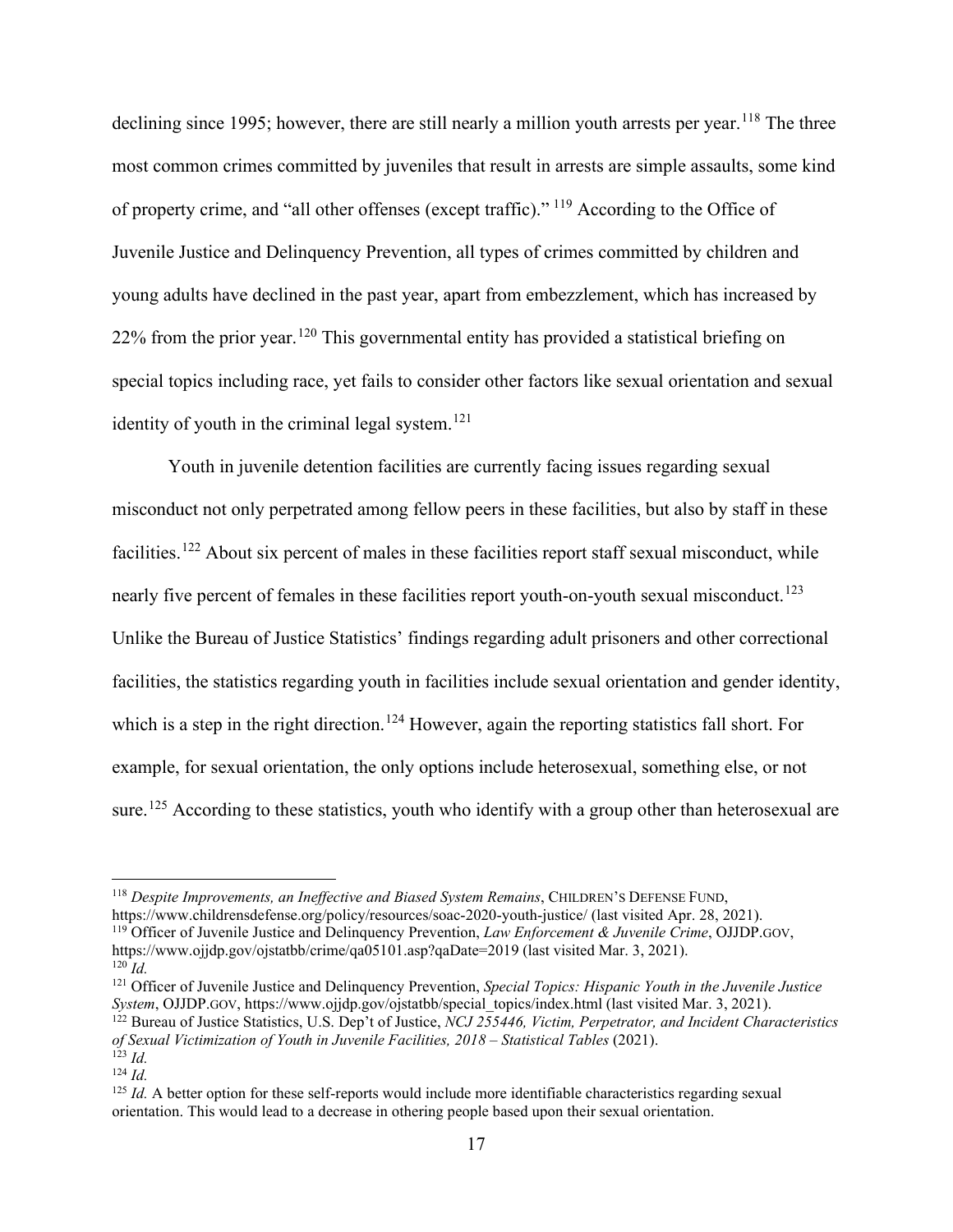over half as likely to be subjected to some kind of sexual victimization while at these correctional facilities than their heterosexual counterparts.<sup>[126](#page-18-0)</sup>

# a. LGBTQIA+ Children

According to the New York Times, one in six people born within the Generation Z ("Gen Z") age group identify with the LGBTQIA+ community.<sup>[127](#page-18-1)</sup> This is more than any previous generation.[128](#page-18-2) Children who identify within the LGBTQIA+ community are at a greater risk of negative outcomes such as a life of crime as compared to their heterosexual counterparts.<sup>[129](#page-18-3)</sup> A large issue that prevails in the LGBTQIA+ community as it relates to children is the societal concept that children cannot discover their sexual orientation or gender identity prior to adulthood.[130](#page-18-4) Although LGBTQIA+ children experience different challenges than their heterosexual counterparts, it is still detrimental to reduce their identity to their sexual preference or gender identity.<sup>[131](#page-18-5)</sup> Although LGBTQIA+ children may have similar gender identities or sexual preferences, they do have necessarily have similar life experiences.<sup>[132](#page-18-6)</sup> Other factors such as race, ethnicity, class, or religion may also directly interact with the children's sexual preferences or gender identity.[133](#page-18-7) Even though more children in Gen Z identify with the LGBTQIA+ community than any generation prior, in 2013, only about 5% of the youth population identified with the LGBTQIA+ community, but about 15% of the juvenile justice

<span id="page-18-0"></span> $126$  *Id.* 

<span id="page-18-1"></span><sup>127</sup> Christina Morales, *More Adult Americans Are Identifying as L.G.B.T., Gallup Poll Finds*, THE NEW YORK TIMES (Feb. 24, 2021), https://www.nytimes.com/2021/02/24/us/lgbt-identification-usa.html. Gen Z compromises those born between 1997 and 2002. *Id.* 

<span id="page-18-2"></span><sup>128</sup> *Id.*

<span id="page-18-3"></span><sup>129</sup> Thomas A. Mayes, *Understanding Intersectionality Between the Law, Gender, Sexuality and Children*, 36 CHILD. LEGAL RTS. J. 90 (2016).

<span id="page-18-4"></span><sup>130</sup> *Id.*

<span id="page-18-5"></span><sup>131</sup> *Id.* at 91. 132 *Id.* 

<span id="page-18-6"></span>

<span id="page-18-7"></span> $133$  *Id.*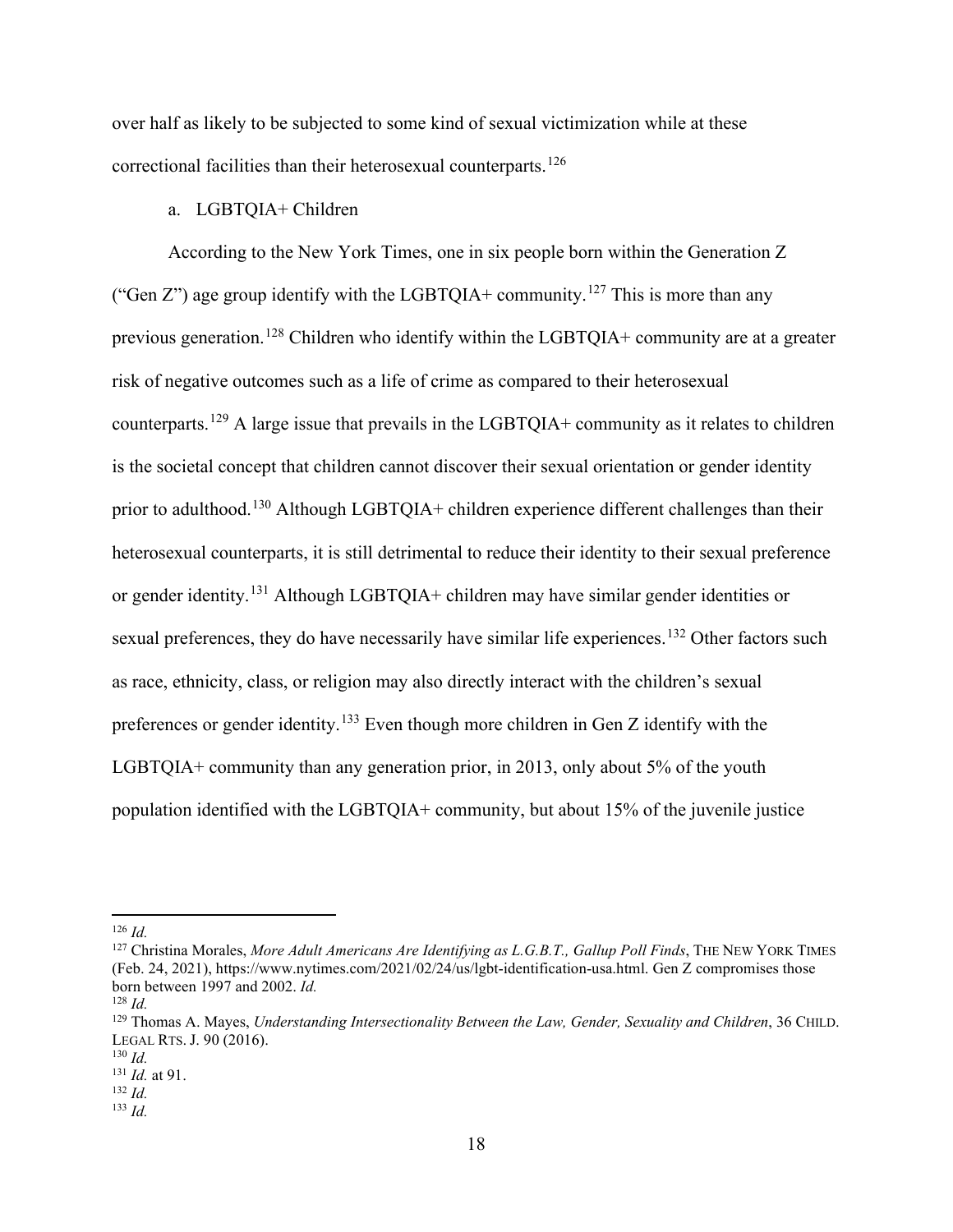system had individuals that identified with the LGBTQIA+ community.<sup>[134](#page-19-0)</sup>

VI. School-to-Prison Pipeline

The school-to-prison pipeline is a national trend in which children are pushed from public schools into the criminal legal system.<sup>[135](#page-19-1)</sup> Many of the children subject to this school-to-prison pipeline have challenges that separate them from the rest of the population.[136](#page-19-2) Instead of encouraging initiatives such as education and counseling, these children are isolated from society and punished.<sup>[137](#page-19-3)</sup>

This school-to-prison pipeline trend might stem from the introduction of school resource officers in the late 1990s shortly after the Columbine school shooting.<sup>[138](#page-19-4)</sup> A school resource officer is a licensed police officer employed by the local police department.[139](#page-19-5) Since Columbine, there has been an increase in zero-tolerance policies within schools that criminalize minor violations of school procedures like disallowing cell phones on school grounds.<sup>[140](#page-19-6)</sup> These zerotolerance policies have led to students being criminally punished at the hands of a school resource officer when such issues could be processed by the school internally.<sup>[141](#page-19-7)</sup> As a result, students are channeled into the criminal system.<sup>[142](#page-19-8)</sup>

<span id="page-19-0"></span><sup>134</sup> Vickie L. Henry, *Have No LGBTQ Youth Clients? Think Again: What Every Attorney Representing Youth Needs* 

<span id="page-19-1"></span>*to Know*, 57 B. B. J. 10, 11 (2013).<br><sup>135</sup> *School-to-Prison Pipeline*, ACLU, https://www.aclu.org/issues/juvenile-justice/school-prison-pipeline (last visited Mar. 2, 2021).

<span id="page-19-2"></span><sup>&</sup>lt;sup>136</sup> See generally Areto A. Imoukhuede, *The Right to Public Education and the School to Prison Pipeline*, 12 ALB. GOV'T L. REV. 52, 64 (2019).

<span id="page-19-3"></span><sup>137</sup> Tara Carone, *The School to Prison Pipeline: Widespread Disparities in School Discipline Based on Race*, 24 PUB. INT. L. REP. 137, 141 (2019).

<span id="page-19-4"></span><sup>138</sup> Maya Lindberg, *False Sense of Security: Police Make Schools Safer – Right?*, LEARNING FOR JUSTICE, http://www.learningforjustice.org/sites/default/files/general/False%20Sense%20of%20Security%20- %20TT50.pdf?fbclid=IwAR2eoWYAHKxEVlqhsJ7YuTNJFXTEiKQSAsktMuT69e7FPqfoTG4ZFgabVb4 (last visited Mar. 16, 2021).

<span id="page-19-5"></span> $139$  *Id.* 

<span id="page-19-6"></span><sup>140</sup> *Id.* 

<span id="page-19-7"></span> $141$  *Id.* 

<span id="page-19-8"></span><sup>&</sup>lt;sup>142</sup> Carone, *supra* note 137, at 137. In addition to school incidences contributing to the school=to-prison pipeline, students who drop out of school for various reasons also contribute to this epidemic. *Id.*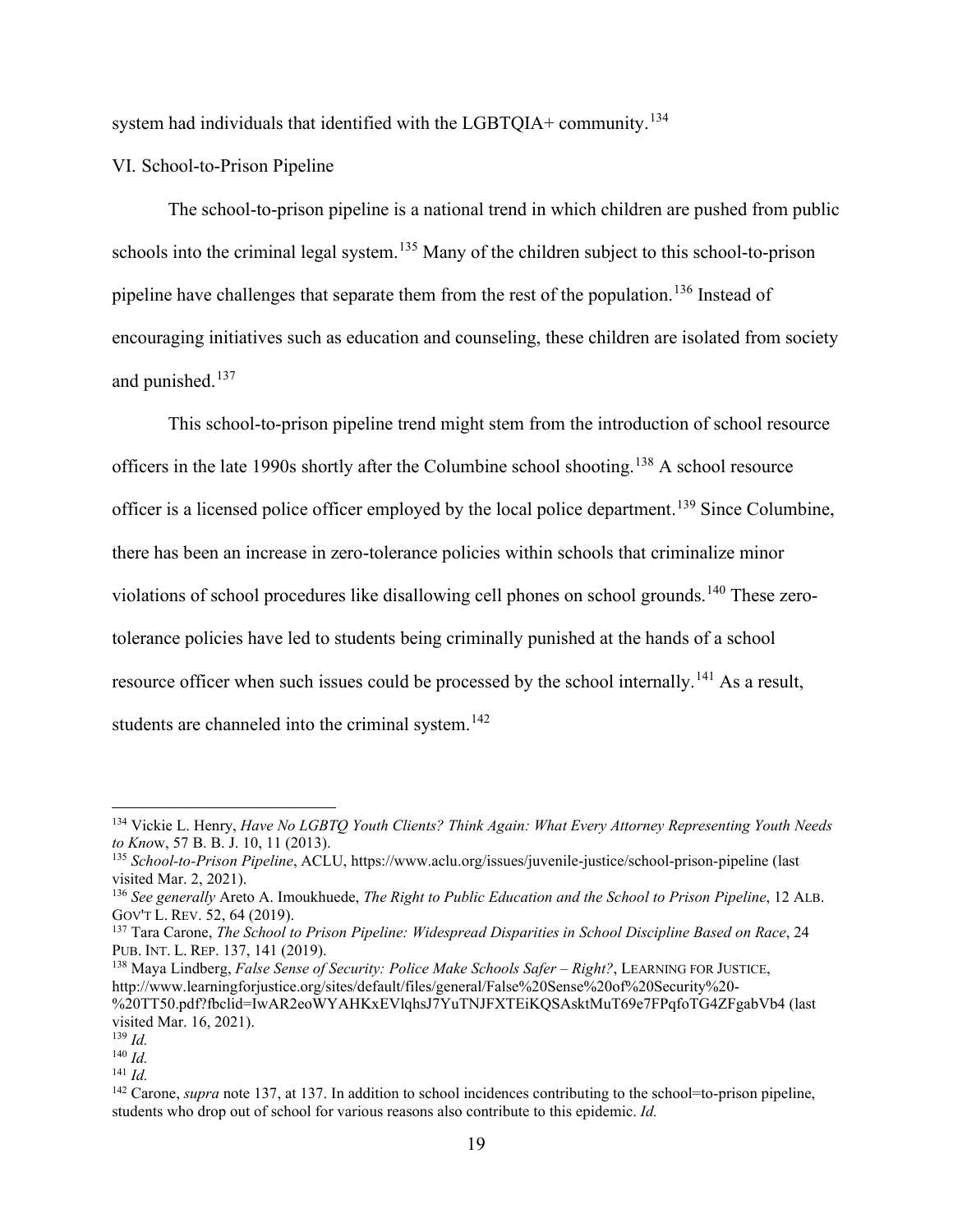There is no dispute that the school-to-prison pipeline unfairly discriminates against students based on race.<sup>[143](#page-20-0)</sup> One out of every six black students in public education has been suspended at least once, as compared to one out of every 20 white students.<sup>[144](#page-20-1)</sup> Students from other backgrounds are also discriminated against as compared to their white, able-bodied, and straight counterparts.<sup>[145](#page-20-2)</sup> LGBTQIA+ youth, like minority students and students with disabilities, also experience more disciplinary action than their heterosexual counterparts.<sup>[146](#page-20-3)</sup> LGBTQIA+ students are "up to 3 times more likely to experience harsh disciplinary treatment then [*sic*] their straight counterparts."<sup>[147](#page-20-4)</sup> LGBTQIA+ students face higher instances of bullying and harassment from their peers, this leads to school districts taking action against these LGBTQIA+ students if these students retaliate.<sup>[148](#page-20-5)</sup> LGBTQIA+ youth, unlike other discriminated groups, get punished more severely and more frequently at schools for public displays of affection and violating gender norms; these students are also more likely to be victimized and blamed for their punishments.<sup>[149](#page-20-6)</sup> LBTQIA+ students are more likely to be confined instead of placed into diversion programs once they are held as delinquent.<sup>[150](#page-20-7)</sup> LGBTQIA+ students are disproportionately more punished via school suspension, school expulsion, police stops, arrests, and juvenile convictions; all of which support the school-to-prison pipeline.<sup>[151](#page-20-8)</sup>

a. The Role of the Advocate in Combating the School-to-Prison Pipeline

<span id="page-20-0"></span><sup>143</sup> *See, e.g., id.* at 138.

<span id="page-20-2"></span><span id="page-20-1"></span><sup>144</sup> *Id.* at 140. 145 *Id.* 

<span id="page-20-3"></span><sup>146</sup> Joeli Katz, *LGBT Students Face Harsher Punishments, Enter Juvenile Justice System*, GLADD (June 16, 2014), https://www.glaad.org/blog/lgbt-students-face-harsher-punishments-enter-juvenile-justice-system.  $^{147}$  *Id.* 

<span id="page-20-5"></span><span id="page-20-4"></span> $^{148}$  *Id.* 

<span id="page-20-6"></span><sup>149</sup> Shannon D. Snapp et al., *Messy, Butch, and Queer: LGBTQ Youth and the School-to-Prison Pipeline*, 30 J. OF

<span id="page-20-7"></span>ADOLESCENT RSCH. 58, 65 (2014).<br><sup>150</sup> Sarah E. Redfield & Jason P. Nance, *The American Bar Association Joint Task Force on Reversing the School-*<br>*to-Prison Pipeline Preliminary Report*, 47 U. MEM. L. REV. 1, 9 (2016).

<span id="page-20-8"></span><sup>&</sup>lt;sup>151</sup> *Id.* at 73. Some argue that girls who identify within the LGBTQIA+ community experience more discrimination than any other archetype of people that identify with the LGBTQIA+ community. *Id.*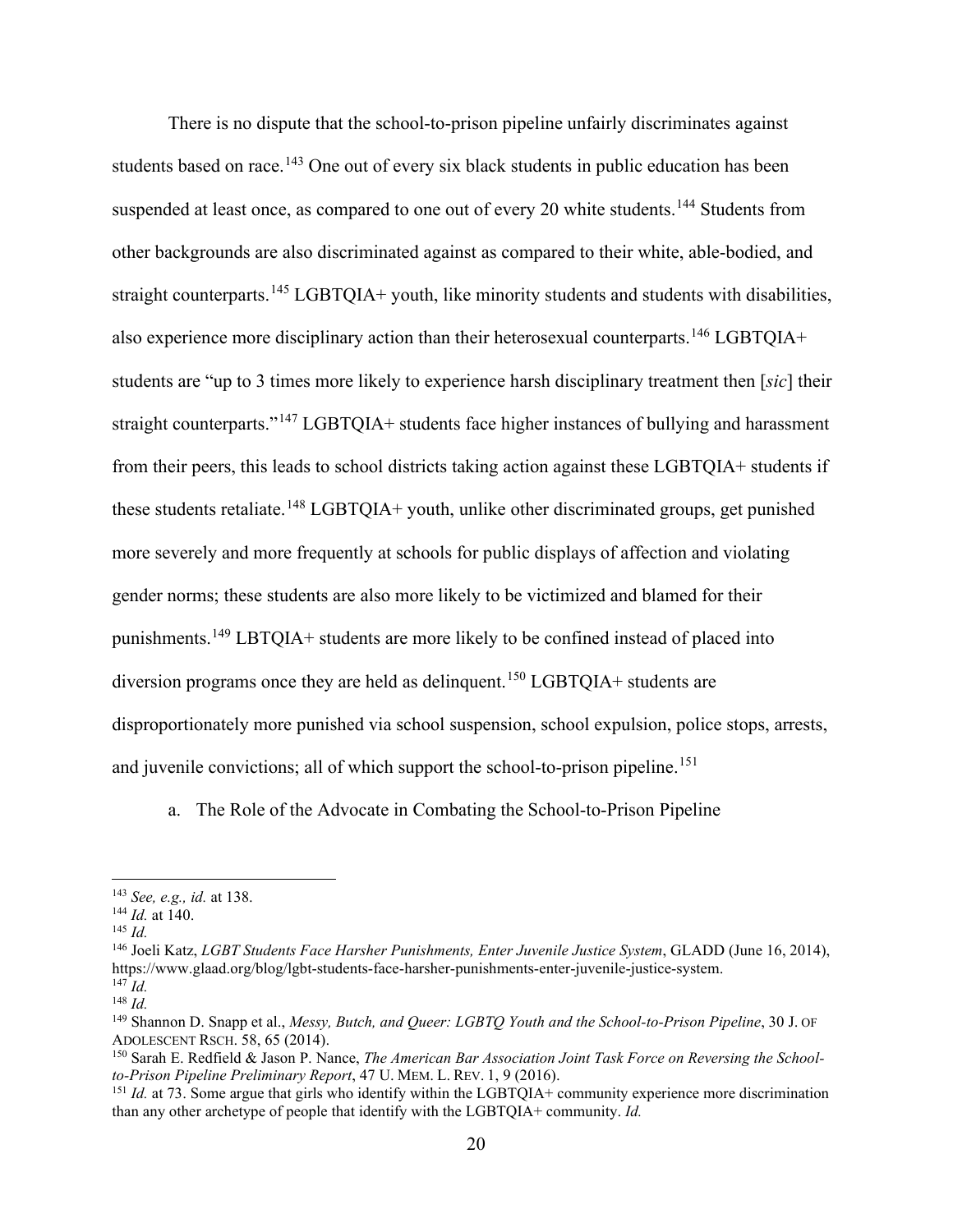Not all hope is lost for children that identify with the LGBTQIA+ community. Advocates and laymen alike can combat the school-to-prison pipeline. Five ways in which the school-toprison pipeline can be combated include: (i) initiating more communal and familial support, (ii) restructuring schools to have sexual orientation- and gender identity-based measures that do not isolate or "out" LGBTQIA+ students in schools, (iii) reducing schools' reliance on police, (iv) providing competency training to school personnel, and (v) promoting community-based alternatives to incarceration for all youth.<sup>[152](#page-21-0)</sup> It is time for advocates to zealously advocate for their LGBTQIA+ youth clients. Advocates must understand the cultural complexities of their young LGBTQIA+ clients. This task is more daunting than understanding the cultural complexities of clients from other demographics because identifying within the LGBTQIA+ community is not physically immutable, like race; rather, identifying within the LGBTQIA+ community is internally immutable.<sup>[153](#page-21-1)</sup>

Attorneys, in order to zealously advocate, must find a balance between investigating the inner issues clients may experience by pushing for answers and having uncomfortable, or even triggering, conversations with their clients while still maintaining a healthy attorney-client relationship.[154](#page-21-2) Pressing for answers concerning a youth client's sexual orientation or gender preference may assist in getting an effective safety plan in place at the youth client's school.<sup>[155](#page-21-3)</sup> Additionally, a zealous advocate may want to investigate whether the school in question is LGBTQIA+-positive to better understand the type of help your client requires since not all schools have LGBTQIA+-conscious initiatives.<sup>[156](#page-21-4)</sup> Even if the school is not an adverse party, an

<span id="page-21-0"></span><sup>152</sup> *LGBTQ Youth & the School-to-Prison Pipeline*, SCCGOV,

https://www.sccgov.org/sites/bhd/info/Documents/LGBTQ%20Resources/O4MH/o4mh-schooltoprisonpipelinefactsheet-00-00-00.pdf (last visited Mar. 17, 2021). 153 Henry, *supra* note 134, at 12. 154 *Id.* 

<span id="page-21-3"></span><span id="page-21-2"></span><span id="page-21-1"></span>

 $155$  *Id.* 

<span id="page-21-4"></span> $156$  *Id.*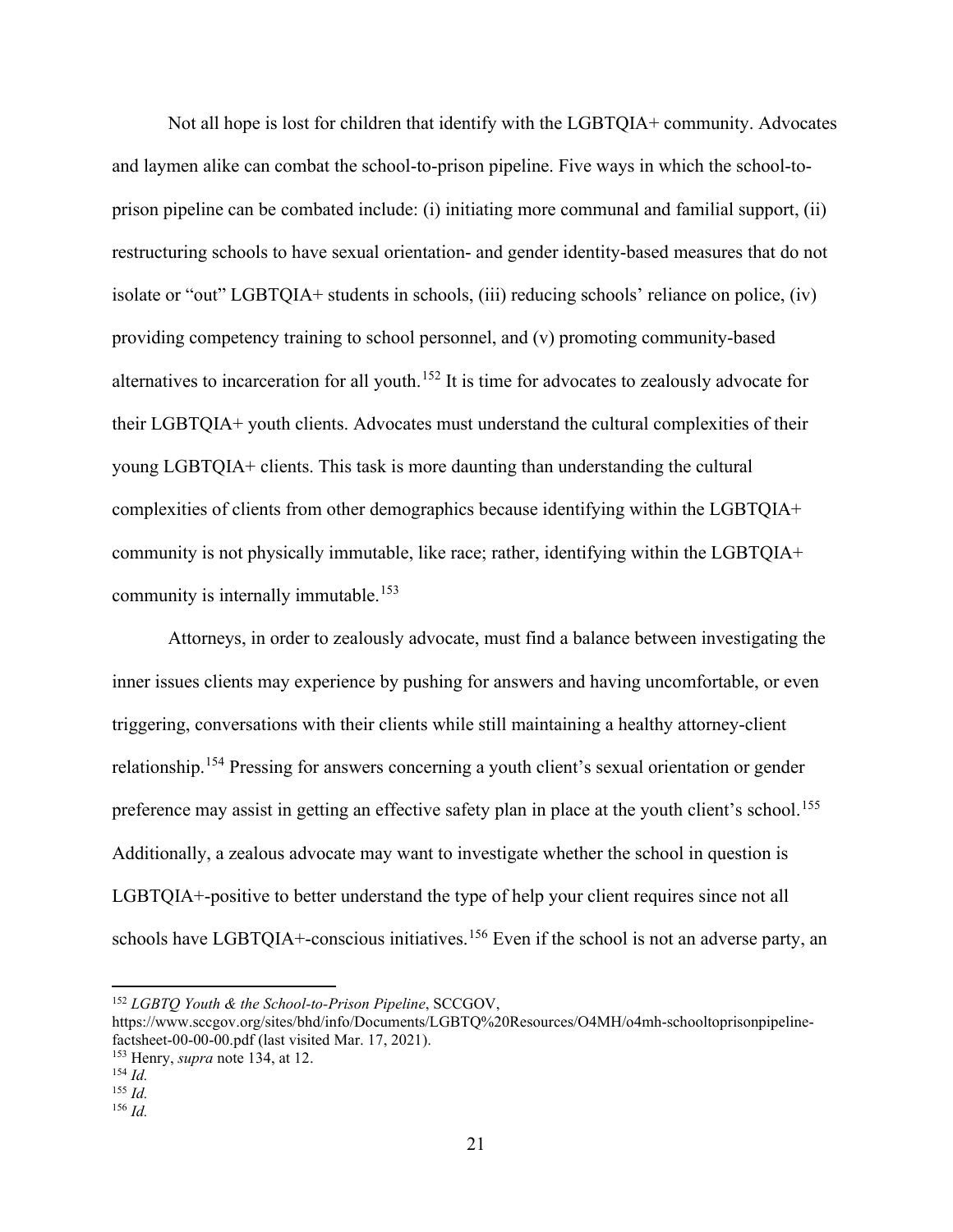attorney can take additional measures in order to ensure he is representing his client in the best way possible. Some of these additional measures include becoming familiar with common LGBTQIA+ phrases and terms, expressing allyship, using inclusive language, understanding the harm of misgendering clients, and abstaining from the practice of misgendering clients.<sup>[157](#page-22-0)</sup> These are simple measures attorneys can practice in order to ensure they are zealously advocating for their clients. The school-to-prison pipeline cannot be taken down without mass social change. However, that does not mean advocates should ignore their clients while such clients are being discriminated against.

### VII. Conclusion

The criminal legal system has already seen a progressive upheaval with the introduction of race-conscious ethics.[158](#page-22-1) Race-conscious ethics do not turn a blind eye to America's history regarding racial segregation that ultimately generated large disparities in the American system; some of these disparities include socioeconomic status and educational opportunities among different racial backgrounds.<sup>[159](#page-22-2)</sup> Most race-conscious ethics urges advocates to educate themselves regarding the stereotypes and other discriminatory measures their minority clients face daily.<sup>[160](#page-22-3)</sup> Multitudes of research and academia have been produced regarding race-conscious ethics in the realm of the criminal legal system.<sup>[161](#page-22-4)</sup> Race-conscious ethics are a step in the right direction for promoting a more progressive legal system, and thus, can curb initialized issues like incarceration rates.<sup>[162](#page-22-5)</sup> However, more can be done for individuals who not only get persecuted due to their race, but are singled out due to other historically discriminated traits, such as sexual

<span id="page-22-0"></span> $157$  *Id.* 

<span id="page-22-1"></span><sup>158</sup> *See* discussion *supra* Section II.a.

<span id="page-22-2"></span><sup>159</sup> Justin Murray, *Reimagining Criminal Prosecution: Toward a Color-Conscious Professional Ethic for Prosecutors*, 49 AM. CRIM. L. REV. 1541, 1543 (2012). *See* discussion *supra* Section II.a.

<span id="page-22-4"></span><span id="page-22-3"></span><sup>160</sup> *See* discussion *supra* Section II.a.

<span id="page-22-5"></span><sup>161</sup> *See* discussion *supra* Section II.b. 162 Murray, *supra* note 159, at 1543. *See* discussion *supra* Section II.b.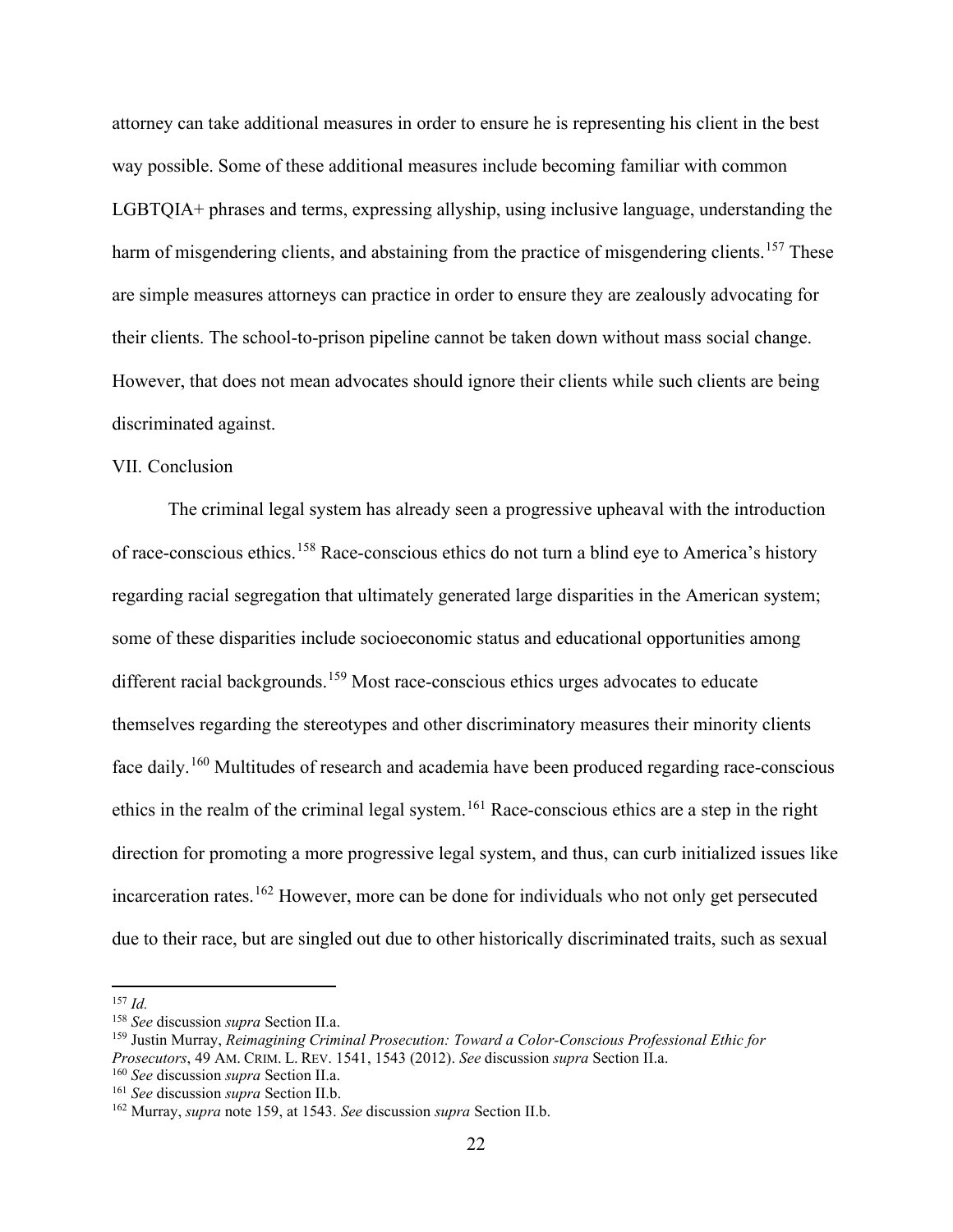orientation or gender identity.[163](#page-23-0)

Attorneys are called to follow professional conduct as set forth by their jurisdictions.<sup>[164](#page-23-1)</sup> As a part of that calling, attorneys are called to be zealous advocates for their clients.<sup>[165](#page-23-2)</sup> Being a zealous advocate means that an attorney is responsible, within proper means, in assisting the client with his goals; the goals and ambitions of the client art of utmost importance.<sup>[166](#page-23-3)</sup> However, the power of the zealous advocate is limited.<sup>[167](#page-23-4)</sup> Pursuant to Section 1.2, although an attorney may think one course of action is best for the client and pertinent to achieve the client's paramount goal, it is still left to the client to decide if such course of action is in his best interest. This section of the Model Rules of Professional Conduct can work together with Section 8.4.<sup>[168](#page-23-5)</sup> Section 8.4 considers the duties to the profession. Specifically, it is a violation for a lawyer to knowingly engage in or help someone else engage in, *inter alia*, prejudicial conduct that is discriminating based on "race, sex, religion, national origin, ethnicity, disability, age, sexual orientation, gender identity, marital status or socioeconomic status."[169](#page-23-6) This rule can assist attorneys, not only as a means of reporting others who fail to uphold this standard, but also as a reminder that every client is fighting a different battle, regardless of how similar the cases appear to be. $170$ 

Over 2.2 million adults are currently subject to the criminal legal system in the form of incarceration.<sup>[171](#page-23-8)</sup> The Bureau of Justice Statistics releases information regarding the race, age,

<span id="page-23-0"></span><sup>&</sup>lt;sup>163</sup> Over 40% of LGBTQIA+ adults identify as people of color, while only about 60% of the American population is white. People of Color, FUNDERS FOR LGBTQ ISSUES, https://lgbtfunders.org/resources/issues/people-of-color/ (last visited Mar. 26, 2021). *See* discussion *supra* Section IV.b & IV.c.

<span id="page-23-2"></span><span id="page-23-1"></span><sup>&</sup>lt;sup>164</sup> See discussion *supra* Section III.<br><sup>165</sup> See MODEL RULES OF PRO'L CONDUCT R. 1.3 cmt. (AM. BAR ASS'N 2020). See discussion *supra* Section III.

<span id="page-23-6"></span><span id="page-23-5"></span>

<span id="page-23-4"></span><span id="page-23-3"></span><sup>&</sup>lt;sup>166</sup> See discussion *supra* Section III.<br><sup>167</sup> See discussion *supra* Section III.<br><sup>168</sup> See discussion *supra* Section III.c.<br><sup>169</sup> MODEL RULES OF PRO'L CONDUCT R. 8.4 (AM. BAR ASS'N 2020). See discussion *supra* Section

<span id="page-23-8"></span><span id="page-23-7"></span><sup>171</sup> *See* discussion *supra* Section IV.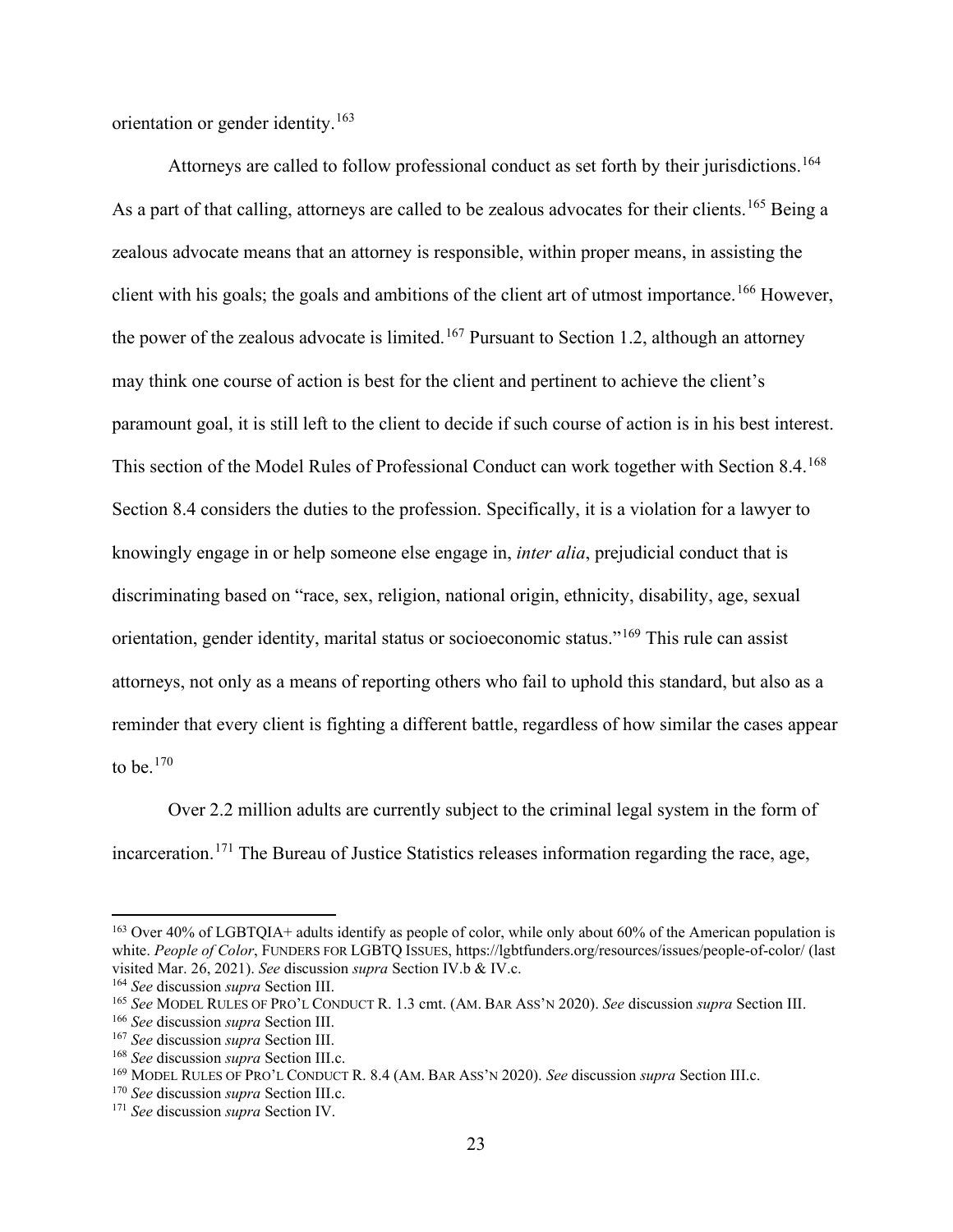and sex of current inmates, but fails to consider inmates' sexual orientations or gender identities. Failing to consider the sexual orientations or gender identities of inmates leaves out an entire, vulnerable class.<sup>[172](#page-24-0)</sup> LGBTQIA+ inmates differ from their heterosexual defendant counterparts in that they have different hardships they encounter daily.<sup>[173](#page-24-1)</sup> They must be wary of being "outed" and as a result, being harmed or killed.<sup>[174](#page-24-2)</sup>

Zealous advocates must understand that many that identify within the LGBTQIA+ community lack the social, familial, and financial support needed to counter the criminal legal system.<sup>[175](#page-24-3)</sup> In addition to understanding the hardships of the LGBTQIA+ community, action needs to be taken. Some public defenders' offices have enacted specialized LGBTQIA+ divisions.<sup>[176](#page-24-4)</sup> Other methods of action include establishing LGBTQIA+-focused courts in county and district courts.<sup>[177](#page-24-5)</sup>

Children are one of the most criminalized groups in the United States.<sup>[178](#page-24-6)</sup> Youth in the criminal legal system are also subject to specialized prejudices. LGBTQIA+ youth are in an even more disadvantaged place.<sup>[179](#page-24-7)</sup> The school-to-prison pipeline directly targets the LGBTQIA+ community. LGBTQIA+ children are often punished by school resource officers even if they were victims in the situation.<sup>[180](#page-24-8)</sup>

Advocates must zealously push for alternatives to incarceration for their young clients. By amplifying the sexual identity and sexual orientation of clients, zealous advocates can push

<span id="page-24-0"></span><sup>172</sup> *Id.* 

<span id="page-24-1"></span> $173$  *Id.* 

<span id="page-24-2"></span><sup>174</sup> *See* discussion *supra* Section II.a.

<span id="page-24-3"></span><sup>175</sup> *See* discussion *supra* Section IV.c. 176 *Id.* 

<span id="page-24-5"></span><span id="page-24-4"></span><sup>177</sup> *Id.* 

<span id="page-24-7"></span><span id="page-24-6"></span><sup>&</sup>lt;sup>178</sup> *Mission*, YOUTH BREAK OUT, https://www.youthbreakout.org/mission/ (last visited Mar. 2, 2021).<br><sup>179</sup> *See* discussion *supra* Section V.a.

<span id="page-24-8"></span><sup>&</sup>lt;sup>180</sup> *See* discussion *supra* Section VI.